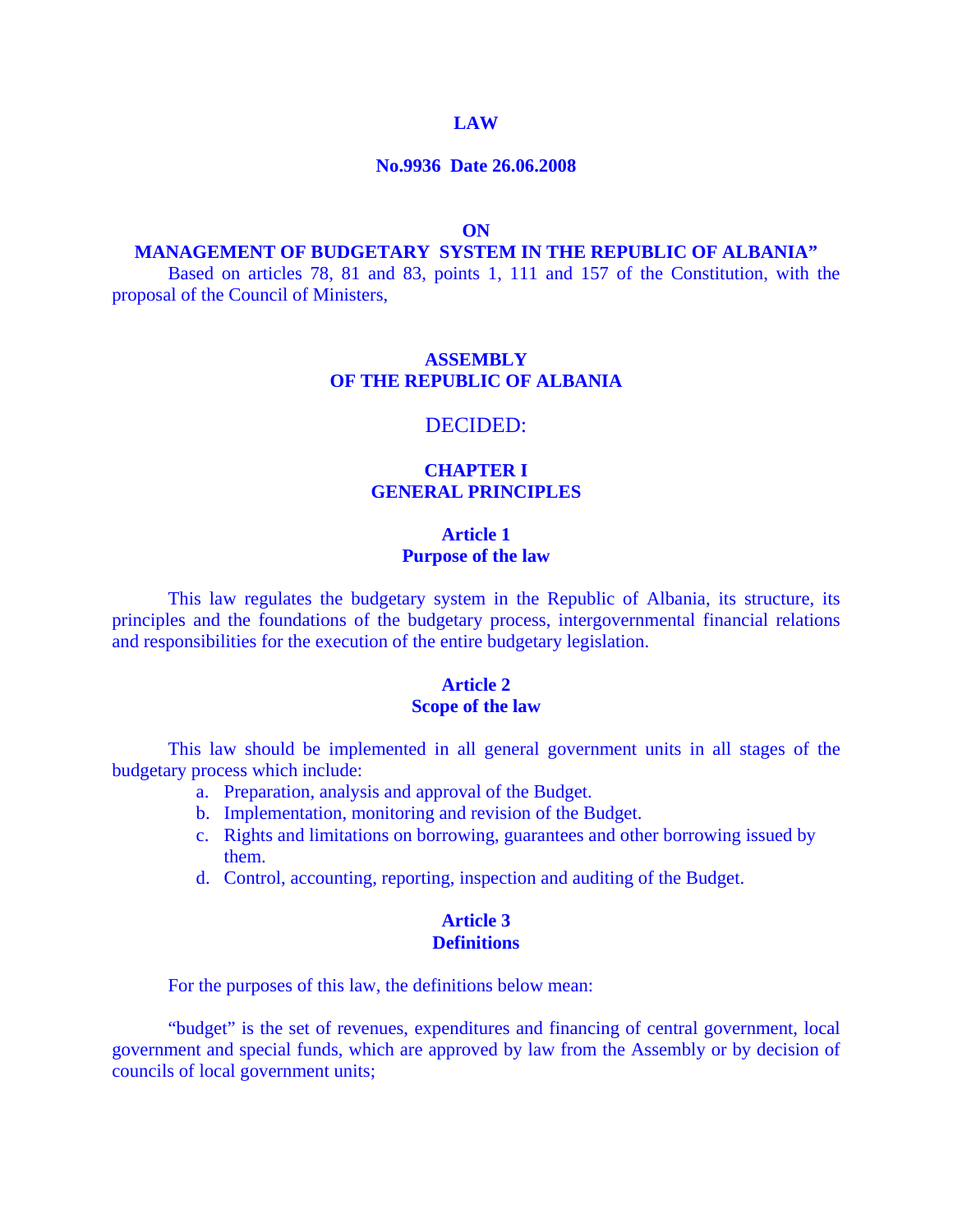"annual budget law" is the law which approves revenues, expenditures and financing of the state budget, central special funds and transfers from the state budget to local government units for the budgetary year.

"special fund" is a fund established by a specific law, which is comprised of earmarked tax or non tax revenues to be spent for specific functions or activities of the central or local government;

 "general government" constitutes of the central government units, local government units and special funds units.

 "central government units" are the units of the executive, legislative and judicial power, established by Constitution, by Law or by Council of Ministers Decision, that fulfill the functions of central government as their primary activity;

 "local government units", are units at different local levels, established by Law, that fulfill the functions of local government within a specific territory as their primary activity;

"special funds unit" is a unit established by Law to exercise specific functions of the central and local government;

"spending unit" is the smallest organizational unit of the general government units, for which budgetary funds are broken down;

 "approved fund/appropriation" is the maximum limit approved by the annual budget law or by decision of legislative local government units, within which the general government units have the right to undertake expenditures;

 "allocated funds" are the approved funds according to the budgetary classification to be spent by general government units;

 "breakdown of budgetary funds" is the breakdown of allocated funds according to the budgetary classification and broken down by spending units;

 "reallocated funds" are balanced increases and reductions which result from the previous breakdown of budgetary funds;

 "cash flow" is the forecast of inflows and outflows of the monetary assets of the general government units;

 "authorized amount to be spent" is the periodic maximum expenditure limit at spending unit level;

"reserve fund" is a fund created to finance unusual expenditures which cannot be forecasted during the budget preparation stage;

"contingency fund" is an unallocated fund established to cover the possible risks relating to the revenues and expenditures during budget implementation;

"expenditure" is a decrease in net worth finalized in capital or current expenditures, nonreturnable, with or without compensation obligation;

"revenue" is an increase in net worth finalized in capital or current receipts, with or without return obligation;

 "grant" is a revenue acquired from a donation, with no condition of return and no interest, for a defined or undefined purpose to be used for financing economic activities;

 "borrowing" is a receipt of the banking or financial market or third physical, juridical persons or individuals with a condition of return, with or without interest, for financing specified projects, because of temporary lack of liquidities and fiscal budget deficit.

 "long-term local borrowing" is borrowing of a local government unit, in national or foreign currency, that must be repaid for a period of time equal to or longer than one year;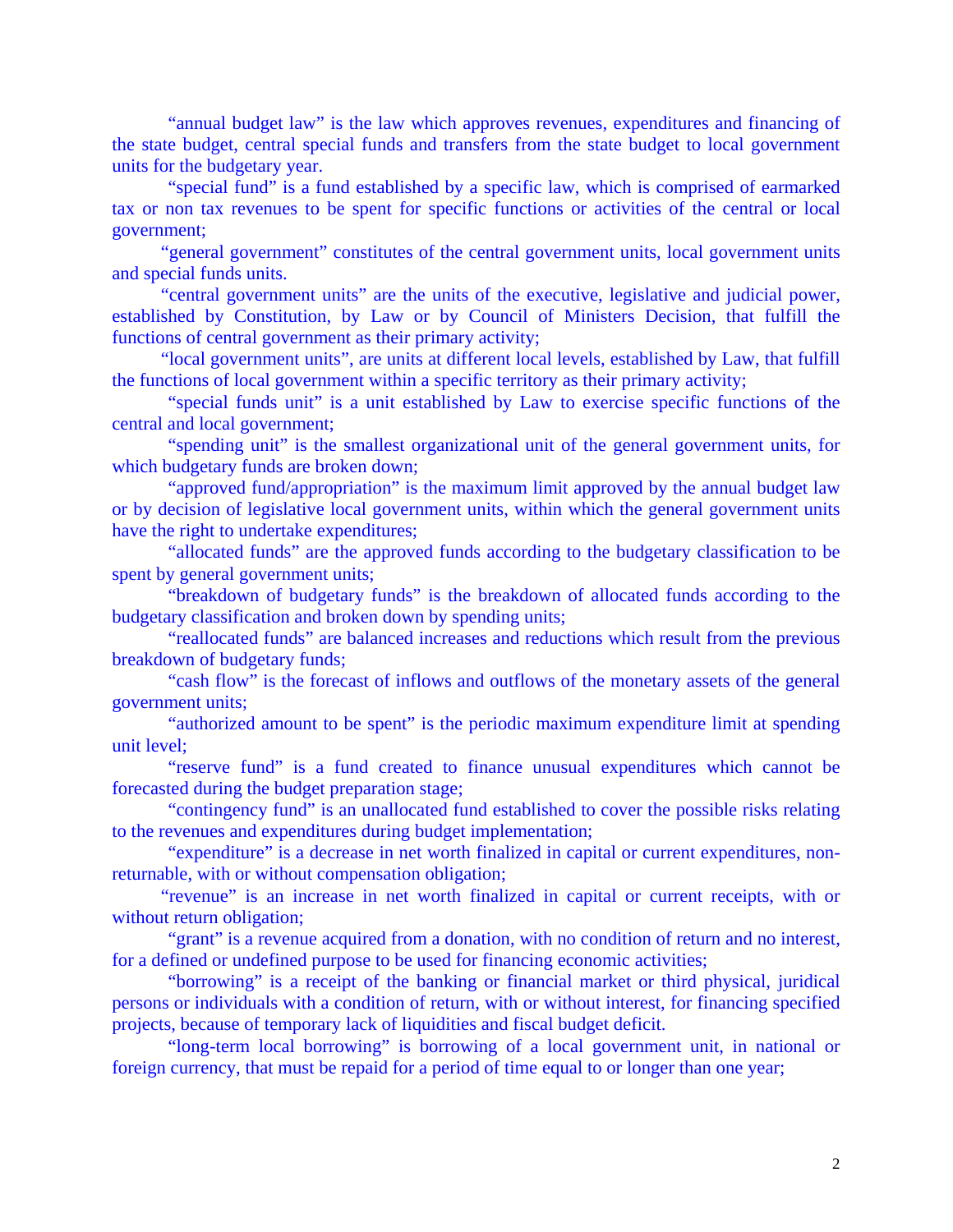"contingent liability" is the obligation that the general government units may have towards third parties in the future, as a result of potential risks from direct or indirect events or commitments in previous years;

 "economy" is the utilization of the appropriate quantity and quality of inputs at a given time and at the lowest cost;

 "effectiveness" is the extent to which an output contributes towards the achievement of policy objectives or budgetary policy goals;

 "efficiency" is the relationship between the outputs of a program, and financial and human resources used;

 "medium-term budget program" is the representation of the budget expenditure plans for three years by directly linking programs with activities, outputs, objectives and policy goals;

 "budgetary program" is a group of activities of the general government units that are managed effectively and together contribute in producing identifiable and measurable outputs which contribute directly or indirectly in achieving objectives and goals of its budgetary policy;

 "program policy goal" is the desired, measurable result to be achieved from the general government units activities that should be achieved in the long term;

 "program policy objectives" are specific results, precisely measured in terms of time, quantity and cost, that can be accomplished in the short-to-medium term and that are intermediate steps in achieving a budget policy goal;

 "inputs" are the financial, human and physical resources used to undertake activities that are necessary to exercise the defined functions and are finalized with the delivery of certain outputs;

 "budget program activities" is the set of activities undertaken at the program level for the delivery of an output;

"outputs" are goods and services delivered by activities of a budgetary program;

"medium-term budget program ceilings" are expenditure upper limits within which budgetary requests of general government units shall be prepared;

 "financial management" is the set of management responsibilities which are exercised by general government units to establish and implement regulations and procedures in order to ensure an economic, efficient and effective use of available public resources;

 "Public Internal Financial Control" is the whole managerial financial system and other controls, including the administrative structure, methods, procedures and internal audit, established to achieve management objectives with the principles of transparency, legitimacy, economy, efficiency, and effectiveness

"internal audit" is an independent activity within the general government units which gives reasonable assurance to authorizing officers for the effective use of funds and for better exercising of these units functions;

 "treasury system" is a set of rules and procedures and is the organizational structure engaged for budget implementation, management of liquidities, keeping the accounts and financial reporting of the general government;

 "budget commitment" is assuming written formal financial obligations through engaging in contractual relations;

 "quasi-fiscal activity" is an activity of fiscal nature undertaken by non general government public sector units;

"tax expenditure" is the assessment of the financial effects resulting from the exclusion or fiscal incentives given to encourage specific activities.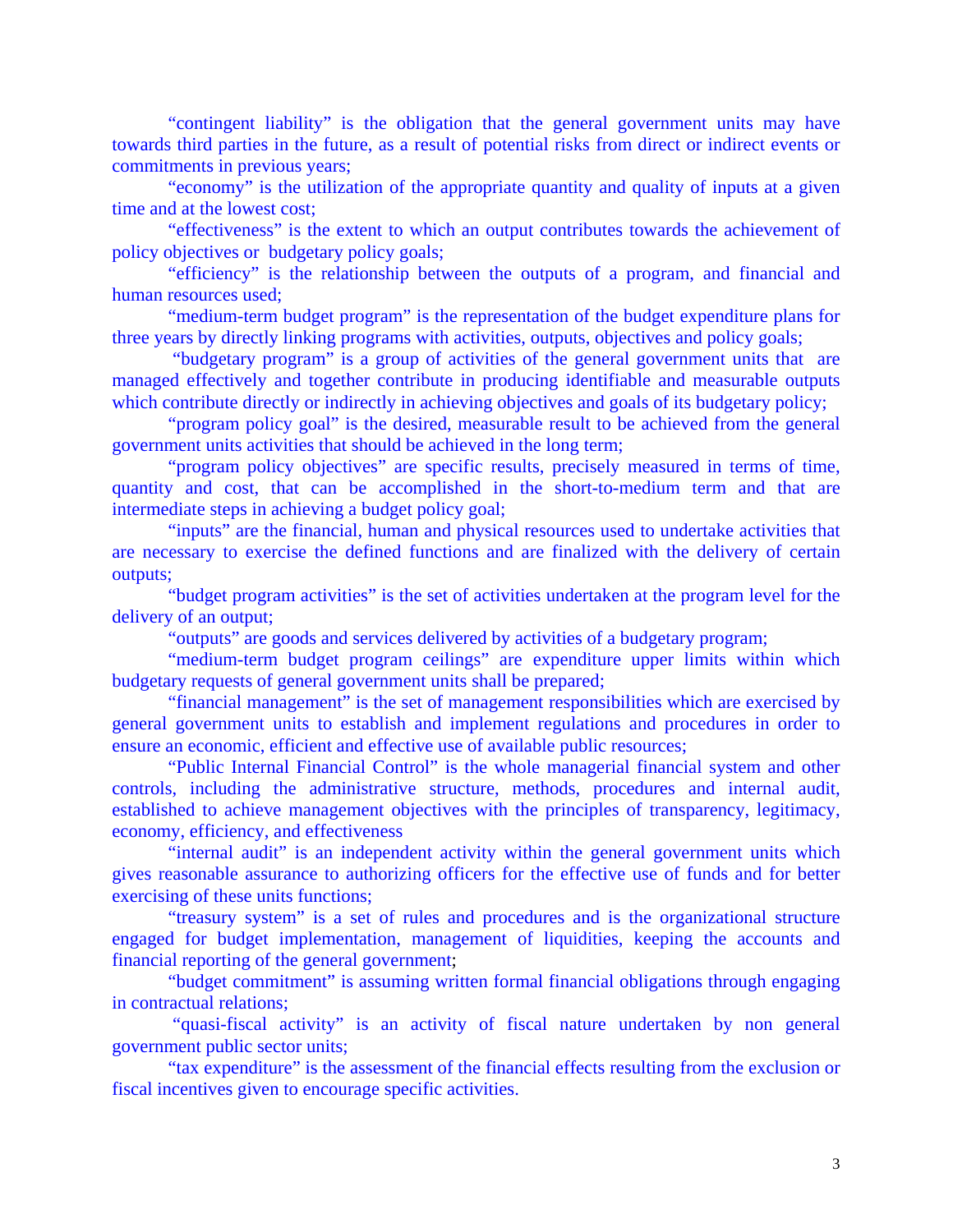"principle authorizing officer" is the highest rank employee by civil service law in the Ministry of Finance, responsible for preparation, implementation, internal financial control, monitoring, reporting, accounting and internal auditing of the state Budget.

 "authorizing officers" are highest rank employees of general government units, responsible for preparing, implementation, internal financial control, monitoring, reporting, accounting and internal auditing of their budget and are accountable to the principle authorizing officer.

 "second level authorizing officers" are public administration employees in each dependant units of general government units, responsible for preparing, implementation, internal financial control, monitoring, reporting, accounting and internal auditing of their budget and are accountable to the authorizing officer.

"executive officers" are public administration employees of general government units, responsible for implementing financial management rules, keeping the accounts, and preparing financial statements and are accountable to the authorizing officer of the respective level.

### **Article 4 Principles of the operation of budgetary system**

The principles of budgetary system function are:

- a. transparency, predictability, comprehensiveness, unity, and universality in the management of budgetary system and special funds;
- b. fiscal discipline consistent with the macroeconomic stability, and stable economic and social development;
- c. allocation of resources in compliance with strategic objectives of the Council of Ministers;
- d. economic, efficient and effective use of public resources;
- e. clear responsibilities for operational management;
- f. rigorous respect for the entire process.

 Transparency is the provision of easily accessible, timely, understandable and internationally comparable information, integrity which can be verified independently, to the Assembly and the public about:

- a. functions, organization, activity, roles and responsibilities of the general government units;
- b. the outputs to achieve policy goals and objectives;
- c. the process of budget preparation;
- d. macroeconomic and fiscal forecast;
- e. financial statements.

#### **CHAPTER II BUDGETARY SYSTEM IN THE REPUBLIC OF ALBANIA**

# **Article 5 State Budget**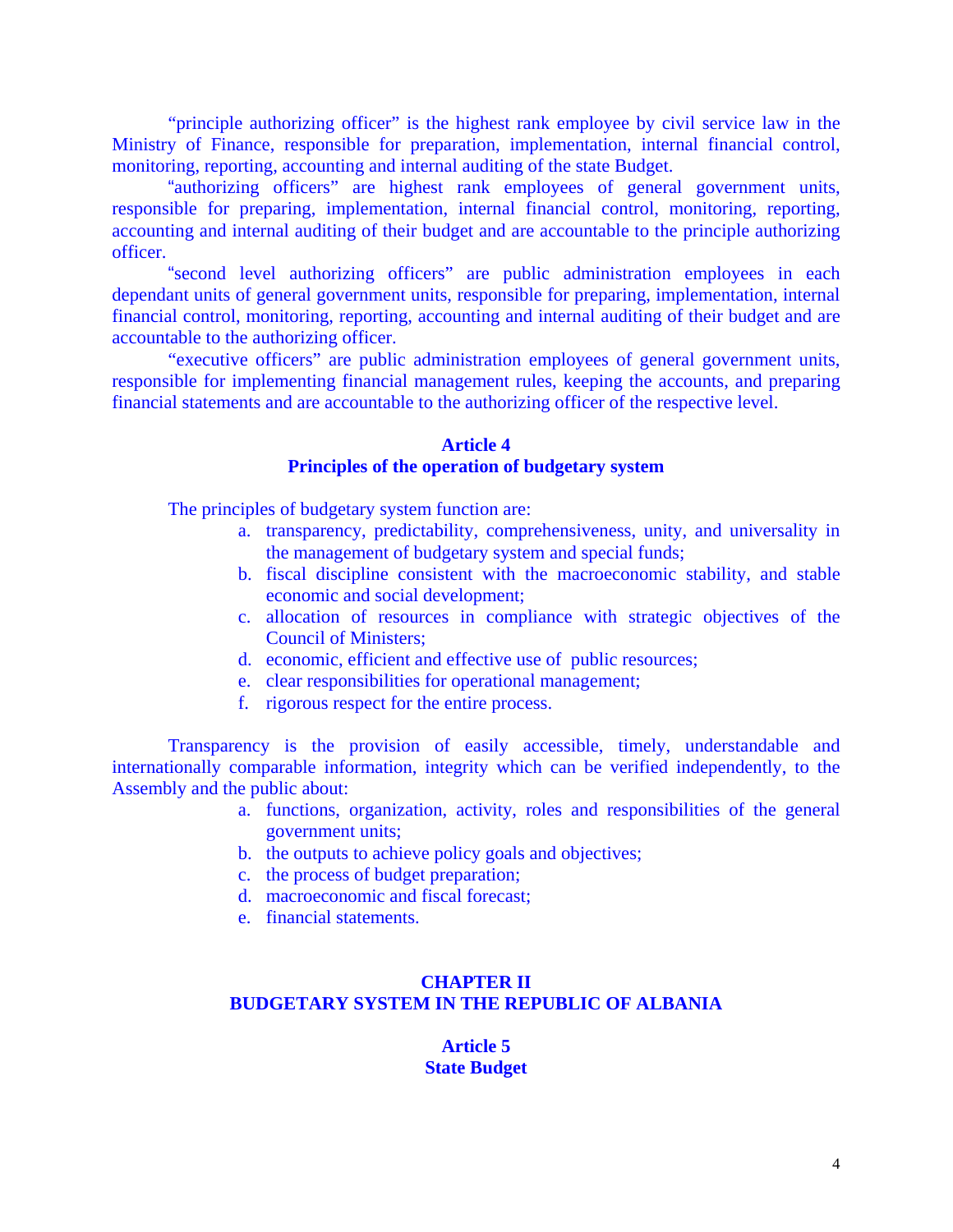State Budget shall include all revenues, expenditures, and financing of the central government.

State Budget comprises a reserve and unallocated contingency fund that is approved by the National Assembly in the annual budget law, up to 3% of the total value of the approved funds.

 The reserve fund is used only under the circumstances of financing unusual expenditures and which cannot be foreseen in the budget preparation stage. Its approval is made by a decision of the Council of Ministers.

 Contingency fund is used according to the stipulations in the annual budget law to afford the effects in cases when revenues are not realized, if there is need for new financing, or if there is need to increase financing over the approved funds of existing programs.

 State Budget cannot be carried over from one year to another, except those cases stipulated in this law.

State Budget shall be balanced in terms of receipts and payments.

All revenues and expenditures of the State Budget shall be stated in gross terms.

# **Article 6 Local Budget**

Local budget includes all the revenues, expenditures and financing of the local government units.

The local budget comprises a reserve and unallocated contingency fund, which is approved by a decision for the annual budget of the council of local government unit, up to 3% of the total value of the approved funds, excluding conditional transfers.

 The reserve fund is used only under the circumstances of financing unusual expenditures which cannot be forseen in the budget preparation stage. Its approval is made by a decision of the council of local government unit.

 Contingency fund is used according to the stipulations in the decision of the annual budget decision of the council of local government unit, to afford the effects in cases when the revenues are not realized or when there is a need for new financing, or when there is a need to increase financing over the approved funds of existing programs.

Local budget shall be balanced, expect in cases when there is borrowing to finance investment projects.

Local budget shall be balanced in terms of receipts and payments.

All revenues and expenditures of the local budget shall be stated in gross terms.

#### **Article 7 Special Funds**

Special fund of central or local government units is established by a special law, proposed by the minister responsible for finance, hereinafter called minister of finance, in the Council of Ministers. The local government special funds are proposed to the minister of finance from council of the local government units.

The law for the establishment of a central or local government special fund shall define:

a. the scope of establishing the special fund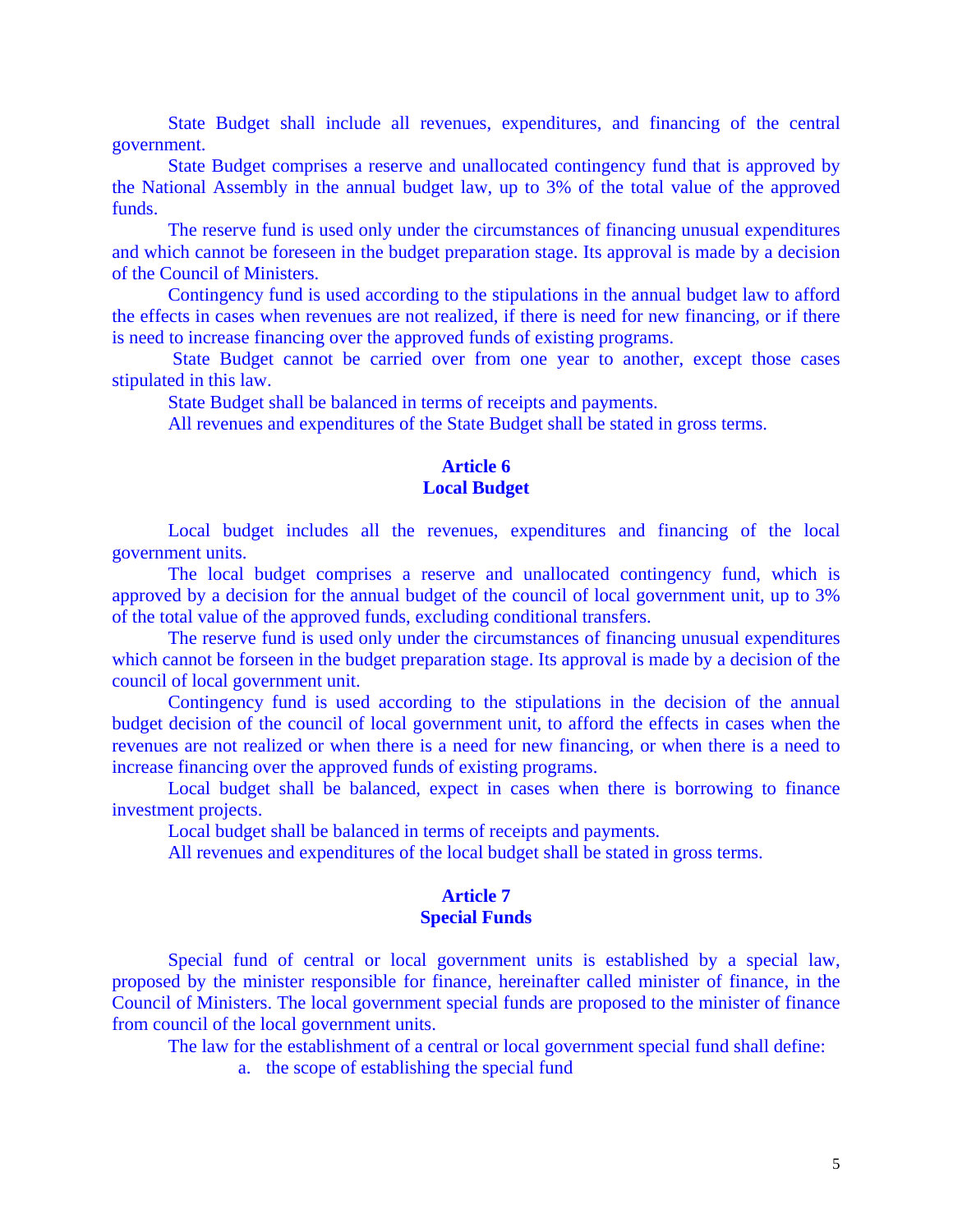- b. the administrative unit of the special fund that may be a central or local government unit, independent or controlled by another unit.
- c. means of financing and balancing of the special fund
- d. means of consolidating with central or local government accounts
- e. duration and way of closing of the special fund.

Special fund includes all the revenues and expenditures of a special fund unit.

 The procedures for the proposal and approval of the special fund budget of central or local government shall be the same as the State Budget.

 Special funds of the central government units shall be presented to the National Assembly together with the state budget.

 Special funds of the local government units shall be presented to the local government council together with the local budget.

No extra budgetary fund shall be created that is not a special fund.

### **Article 8**

# **Management of financial resources of general government**

 Receipts and payments of the general government shall be made through the single/unified treasury account kept in Lek and foreign currencies. The single treasury account is kept in the Bank of Albania.

 The finance minister, if required, can maintain a limited number of accounts in the Bank of Albania for the special funds, for project financing or to manage efficiently the monetary resources.

 The finance minister is authorized to enter into agreements with the Bank of Albania and second tier banks for the banking operations, and management of the monetary resources of the general government.

 The surplus of the monetary resources temporarily unused of the general government accounts in the Bank of Albania may be invested according to the procedures defined by an instruction of the minister of finance.

 The local government units have the rights to benefit from the interests of their temporary unused financial resources in the single treasury account. The conditions and benefits are defined by instruction of the finance minister.

#### **Article 9 Receipts**

Receipts include, but are not limited to:

- a. receipts from reciprocal transactions
	- revenues from the sale of goods and services
		- revenues from the sale of long term assets
- b. receipts from non-reciprocal transactions
	- revenues from taxes and tariffs
	- revenues from ownership
	- revenues from grants
	- revenues from obligatory transactions;
- c. receipts from financial transactions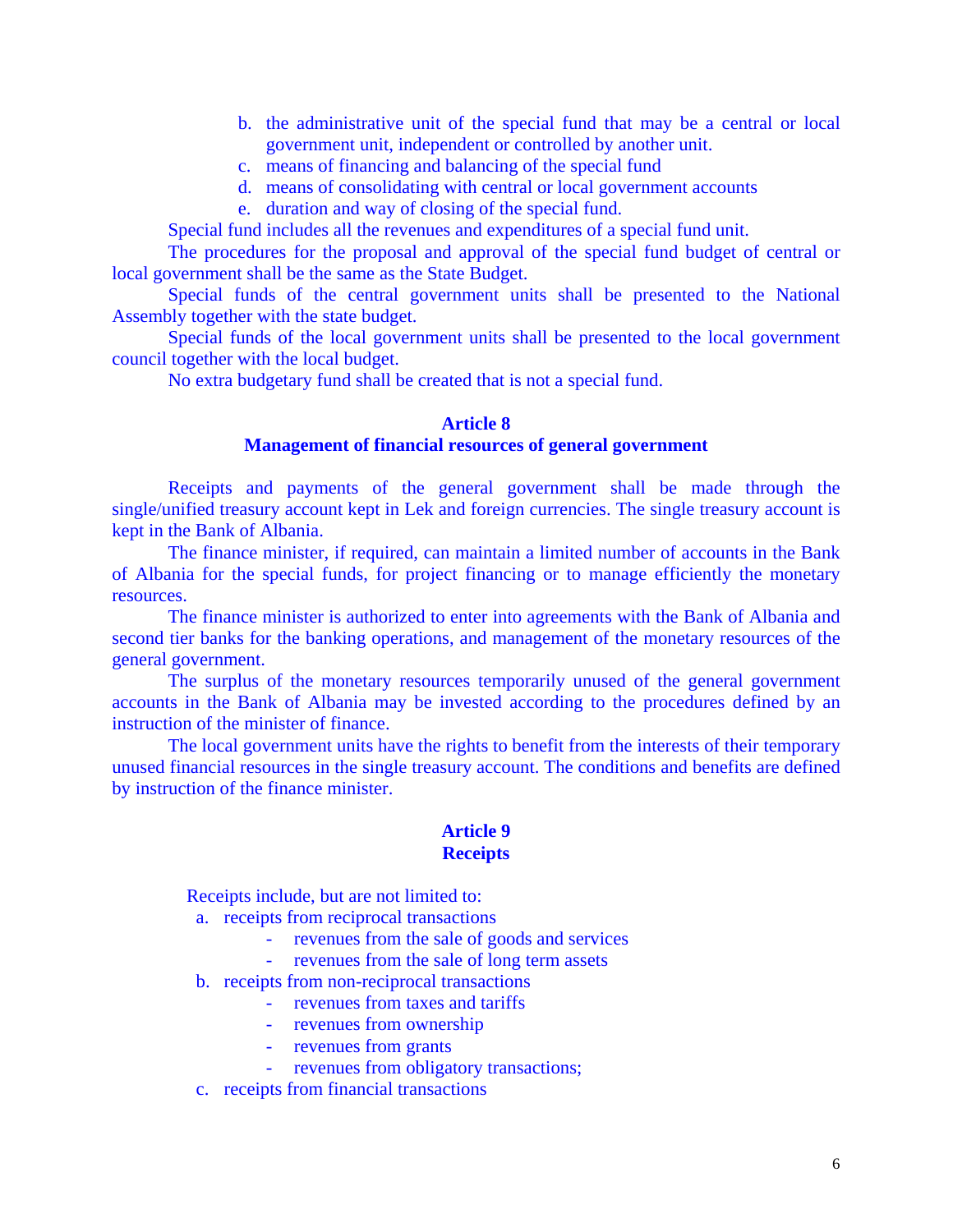- revenues from interests
- receipts from borrowing
- other revenues from the execution of administrative and penal sanctions;
- d. receipts from custody, guarantees, and other kinds of assets in custody.

# **Article 10 Payments**

Payments include but are not limited to:

- a. payments from reciprocal transactions:
	- expenditures for the purchase of goods and services;
	- expenditures for purchasing or creating long-term assets;
	- payments for lending;
- b. payments from non-reciprocal transactions:
	- governmental transfers;
	- grants, contributions and donations;
	- expenditures for renting;
- c. financial payments:
	- interests expenditures;
	- expenditures for financial rents;
	- payments of debt principals;
	- custody payments

### **Article 11 Budgetary Classifications**

 Budgetary classifications shall be approved by a minister of finance order, with the proposal of the principal authorizing officer in compliance with international standards.

Budgetary classifications shall include minimally:

- a. an administrative classification which represents a classification of the general government units up to a spending unit level.
- b. an economic classification which represents the classification based on the nature of economic transaction.
- c. a functional classification which represents a detailed classification according to the functions or socio-economic objectives that the general government units aim to achieve.
- d. a program based classification which represents programs, subprograms and projects according to the objectives of the general government units.
- e. a classification by source of financing.

 The classification of the local budget and special funds is the same as the State Budget classification.

 The coding and denominations of the budgetary classification and accounts are unified for all general government units.

# **Article 12 Budgetary deficit and surplus**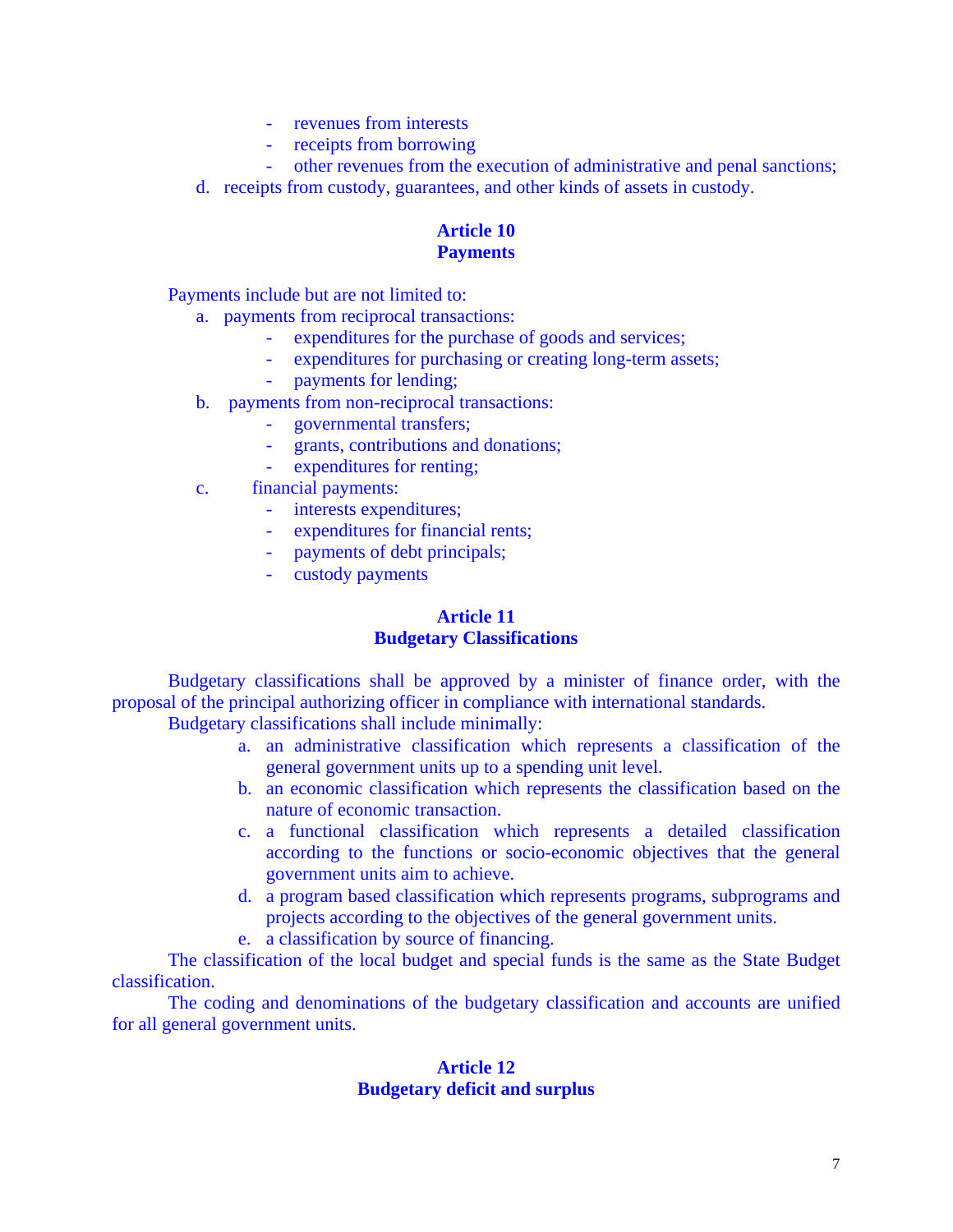Budgetary deficit in a budget year is the difference between revenues and expenditures when the expenditures are greater than the revenues.

 Budgetary surplus in a budget year is the difference between revenues and expenditures when the revenues are greater than the expenditures.

 The budget state document shall state the use of the budget surplus or the ways of financing the budget deficit. The state budget deficit shall be financed by domestic or foreign borrowings, and in principle shall its amount shall not exceed the amount of capital expenditures foreseen in the annual budget law.

Local budget shall be balanced. As an exception, local budget may have a deficit only for the capital expenses financed by borrowing, according to the specific provisions of this law or in a specific law.

Special funds shall be always balanced and may not incur a deficit.

# **Article 13**

# **Budget Year**

The budget year for all general government units begins on  $1<sup>st</sup>$  January and ends on the 31<sup>st</sup> December.

### **CHAPTER III**

# **ROLES AND RESPONSIBILITIES OF BODIES IN THE BUDGETARY PROCESS**

#### **Article 14**

### **The competencies of the National Assembly**

 The National Assembly, by a specific law, approves budgetary revenues and appropriations for the central government units, unconditional transfers for local government units and their special funds, through which it gives the right to undertake expenditures in exercising their functions, as well as the financing sources of the budget deficit.

### **Article 15 The competencies of the council of local government units**

 The council of the local government unit approves, by special decision, annual budgetary revenues and appropriations for the local government units and their special funds, through which it gives the right to undertake expenditures in exercising their functions as well as borrowing for investment projects.

#### **Article 16 The competencies of the Council of Ministers**

The Council of Ministers approves the main directions of the government general policy and based on them proposes the annual budget law to the Assembly.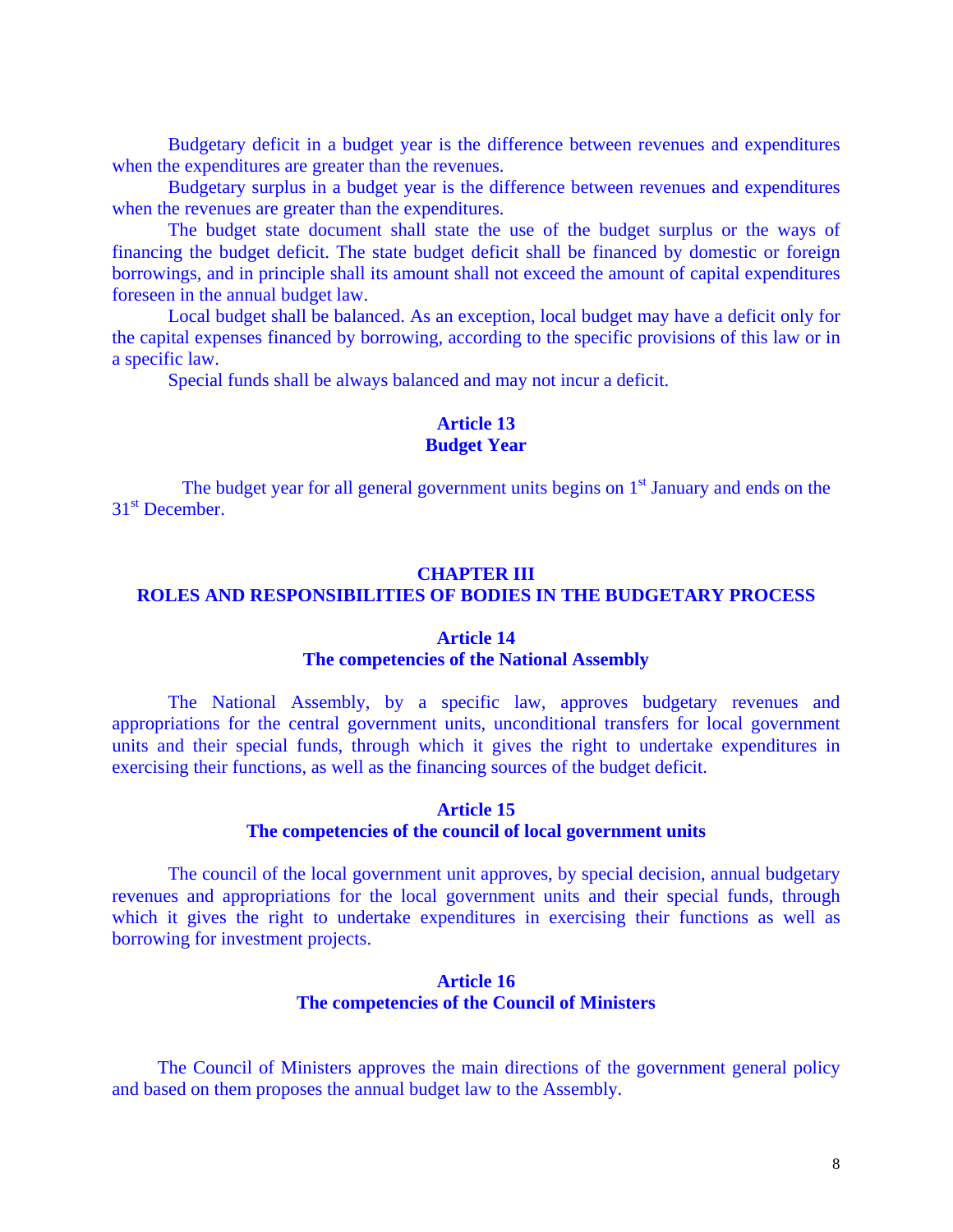The finance minister is the responsible authority that establishes a system of rules, standards and procedures that shall ensure the economic, efficient and effective management of the public financial resources.

# **Article 17**

# **The competencies of the chairman of local government unit**

 The chairman of the local government unit shall propose the main directions of policies of the local government unit and proposed budget to the respective council of the local government unit.

# **Article 18 Principle Authorizing Officer**

The general secretary of the ministry of finance is the principle authorizing officer for the budget and central government units, special funds and transfers to the local government units.

The principle authorizing officer is accountable to the finance minister for the management of the budgetary system and the public internal financial control according to this law, the annual budget law and other sub-laws.

 The principle authorizing officer submits to the relevant parliamentary commission progress reports as well as financial statements and annual report on the execution of the budget in the Republic of Albania. Upon the request of the commission he/she reports during the year on other issues of budget execution and public internal financial control.

# **Article 19 Authorizing officer**

 Authorizing officers of central government units are public administration employees of the highest rank of the civil service. In the ministry responsible for finances, the principal authorizing officer appoints an employee of the upper or medium rank as the authorizing officer. In the general government units that are not part of the executive power, the authorizing officer is the employee of the highest managerial rank. The authorizing officers of the local government units are Mayors or their deputies in cases when the Mayor decides to delegate this responsibility. The head of the general government unit shall inform the principle authorizing officer for the authorizing officer of the unit.

The authorizing officer of the spending unit shall be the head of the spending units.

 The authorizing officers are responsible for the financial management of the general government unit where they have been designated, in compliance with the principles defined in article 3 of this law.

The responsibilities of financial management include, but are not limited to:

- a. the preparation, execution, internal financial control, monitoring, accounting, reporting and internal auditing of the budget of the general government unit.
- b. ensuring efficiency, effectiveness, and economy use of public resources.

 The authorizing officer acts in accordance with the provisions of this law and the sublaws issued in accordance with this law.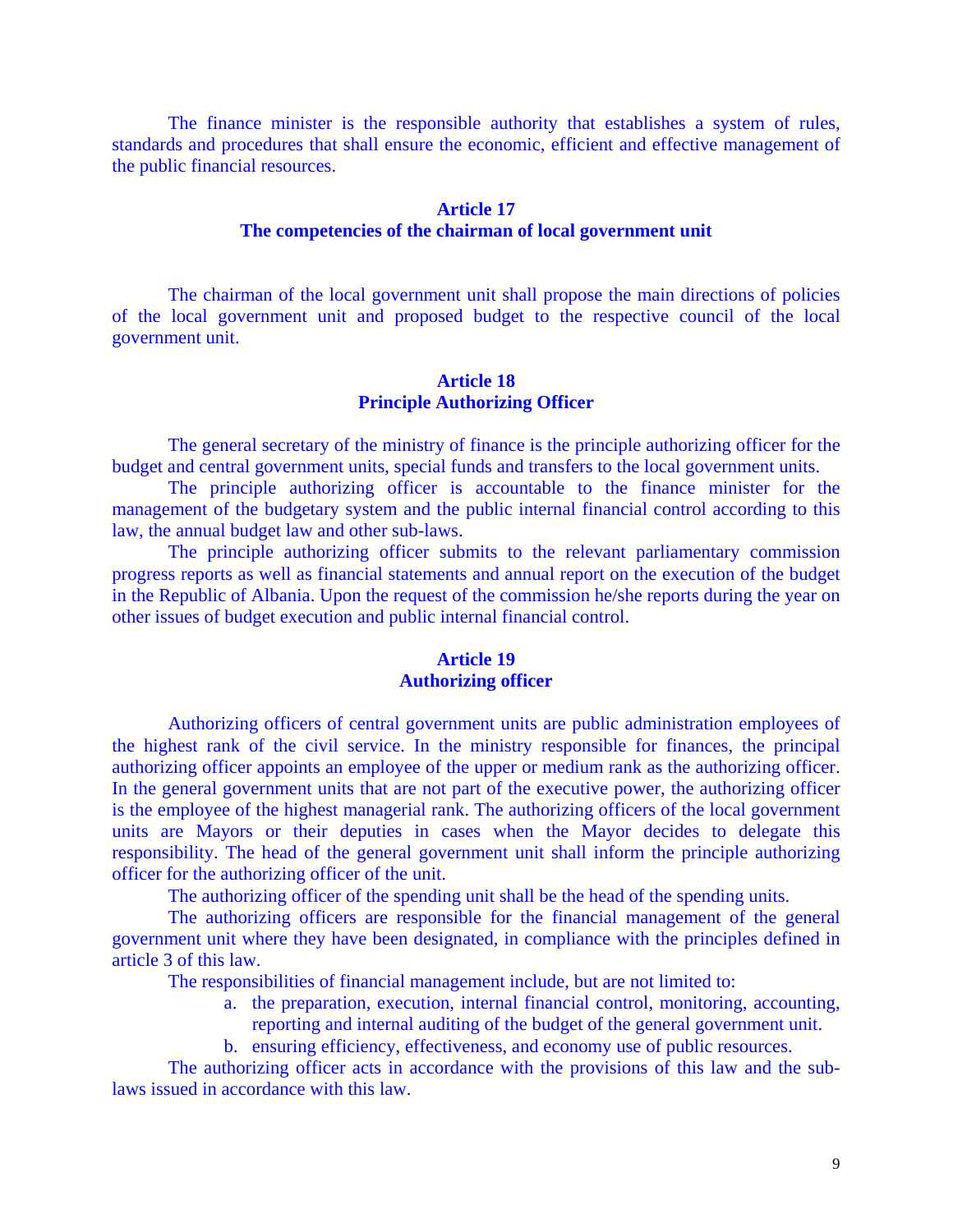The authorizing officers of the general government units guide and inform the executing officers of the spending units in their jurisdiction and guarantee implementation of their instructions from executing officers of the spending units under their jurisdiction.

 The authorizing officers of central government units and special funds units of central government are accountable and report to the principle authorizing officer for the preparation, implementation, internal financial control, monitoring, reporting, accounting and the internal auditing of their budget.

 The authorizing officer of the central government unit shall designate an officer of public administration in each subordinate spending unit of each central government unit as a second level authorizing officer, upon the approval of the head of the general government unit.

 The authorizing officer of the local government unit is accountable and reports to the principle authorizing officer for the preparation, execution, public internal financial control, monitoring, reporting and accounting of the local government budget for exercising functions shared and delegated by the central government units.

 The authorizing officers of the local government units and special funds of local government are accountable and report to the council and finance committee of local government units for preparing, execution, public internal financial control, monitoring, reporting and accounting of budget and special funds for all the functions of the local government units and special funds.

 The authorizing officer of the local government unit may designate an officer of the public administration as a second-level authorizing officer in the local government units.

### **Article 20 Executing Officer**

 The executing officer is a public administration employee of high rank of civil service of the general government unit. The executing officer shall be designated by the authorizing officer for the implementation of the financial management rules, keeping the accounts and for preparation of financial statements.

### **Article 21 Documenting and reporting of orders not in compliance with the dispositions**

An instruction or order for the operational management to authorizing or executing officers, written or verbal, by the head or persons delegated by him of a general government unit, which is in conflict with dispositions on financial management, shall be subject of a written report by the authorizing or executing officers to the one issuing the order or head of unit as it is the case.

The written report includes:

- a. explanations on the legal base for opposing the order and
- b. request for its annulment or confirmation.

The authorizing officer executes the order upon written confirmation of the order, and sends a copy of the report to the principle authorizing officer, who informs the minister of finance. Upon written confirmation of the order, in case of communications between the minister of finance and principle authorizing officer, a copy of the report is sent to the High State Control.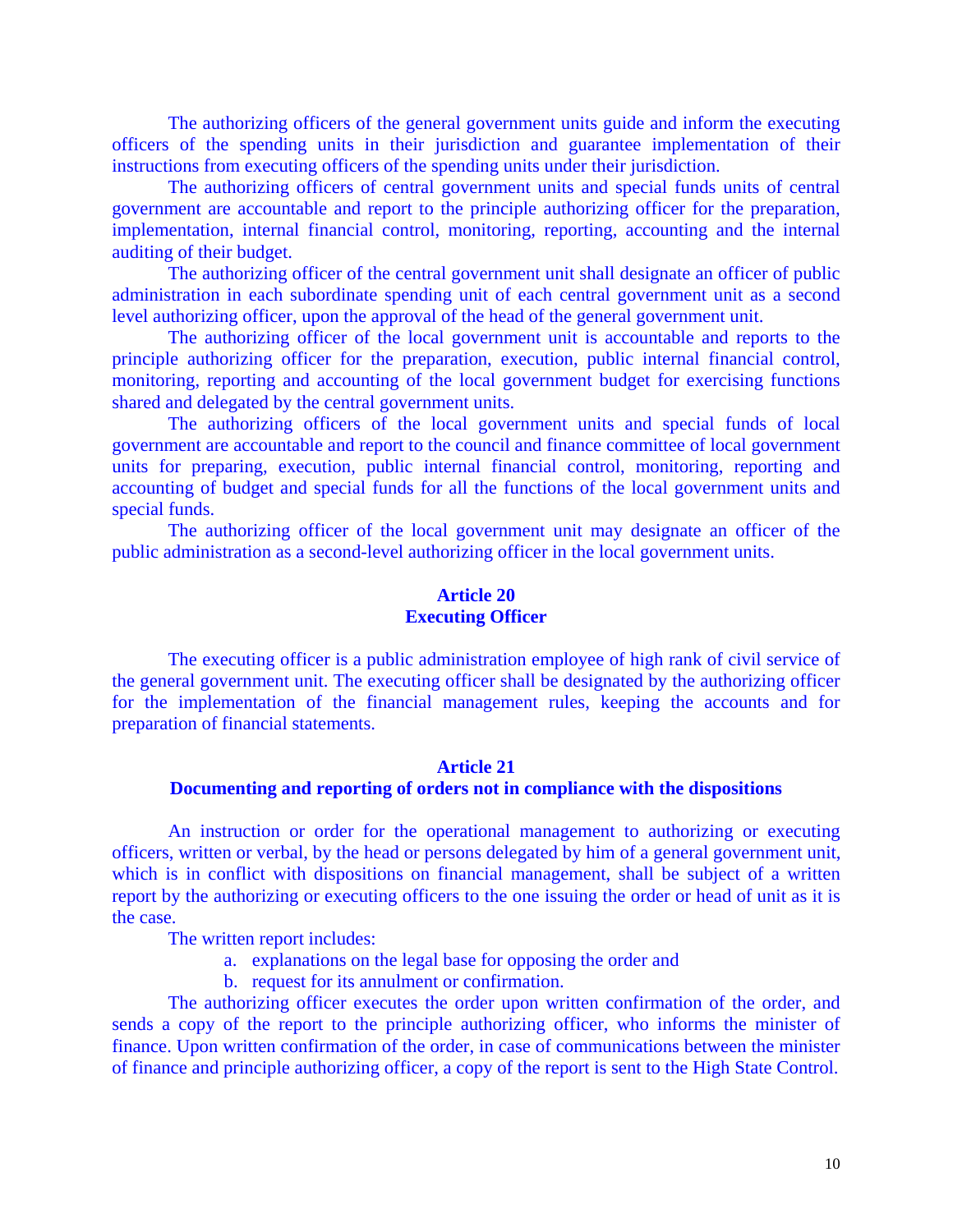Rules stipulated in the first and second paragraph of article 21 shall be applied also for communications amongst different levels of authorizing and executing officers.

# **CHAPTER IV**

# **PREPARATION, ANALYSIS AND APPROVAL OF THE STATE BUDGET**

### **Article 22**

#### **Preparation of Public Expenditure Management Calendar**

 The finance minister prepares and proposes to the Council of Ministers the public expenditure management calendar including the detailed deadlines for the public expenditure management process.

The public expenditure management calendar is approved as an element of the strategic planning calendar by the Council of Ministers and comes into effect on the first day of each year.

#### **Article 23**

# **Macroeconomic and Budgetary Assessment and Forecast**

 Within January, the minister of finance shall prepare for revision and approval of the Council of Ministers a report on macroeconomic assessment and forecast for:

- a. the last 2 years
- b. the budgetary year
- c. forecasts for the following three budget years

This report shall include:

- a. assumptions and methods used in making the macroeconomic and fiscal forecasts/assessments, including a statement and assessment of risks for the sustainability of macroeconomic stability of the country;
- b. recent assessments of economic situation based on official data and comparison with previous forecasts.
- c. estimates of general government revenues under existing policies and proposals for new or amended policies;
- d. estimates of general government expenditures under existing policies and proposals for new or amended policies;
- e. estimates of the general government deficit and its financing which can be sustained without compromising fiscal discipline and fiscal stability;
- f. proposals for Preparatory Expenditure Ceilings for the following three years explaining the changes from the limits set in the previous medium term budget programme;
- g. detailed information on domestic and foreign debt stock for each sector of the general government;

Macroeconomic assessment and forecast is approved by a decision of the Council of Ministers and is sent for information to the National Assembly by March  $10<sup>th</sup>$ . The finance minister shall answer questions about assessments and forecasts made by the government upon request of the Assembly Commission responsible for public finances.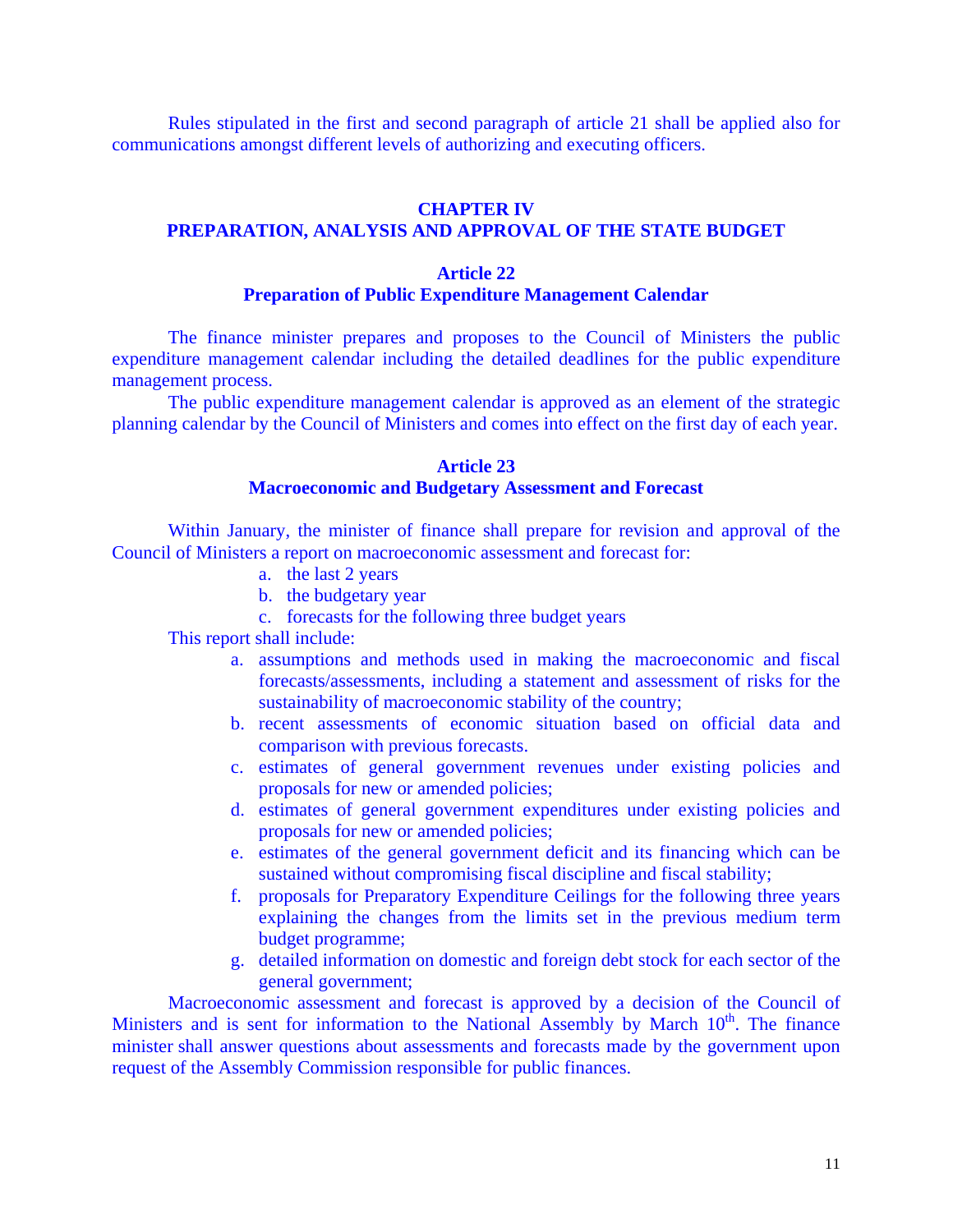# **Article 24 Budget Preparation Instruction**

 The minister of finance, upon approval by the Council of Ministers within the month of February shall approve and shall issue to all authorizing officers a budget preparation instruction. The instructions include:

- a. preparatory expenditure ceilings of medium term budget programme;
- b. unconditional transfers for local government units;
- c. procedures and deadlines for the preparation of the medium term budget programme and annual budget;
- d. regulations for sharing or delegating functions between central government units and local government units, and
- e. methods of calculating unconditional and conditional transfers for local government units.

 The authorizing officers of general government units shall prepare and submit medium term budget program requests and additional requests, in compliance with requirements and within the deadlines set in the relevant instruction of the minister of finance.

# **Article 25 Draft medium-term budget programme**

 The unit responsible for budget in the ministry of finance, under the guidance of the principal authorizing officer, shall review and assess medium term budget requests and additional requests and shall prepare a report with conclusions and recommendations for each central government unit. This report shall be presented in hearings held in the ministry of finance with each government unit according to a pre-established calendar. The conclusions of hearings are consolidated into a Draft document of Medium Term Budget Programme, and the principal authorizing officer shall submit it to the minister of finance.

 The finance minister shall review the draft document of Medium Term Budget Programme and after consultations with the principal authorizing officer shall approve the draft which shall be submitted for approval to the Council of Ministers.

 Within June of each year, the minister of finance shall present the Draft document of Medium Term Budget Programme to the Council of Ministers for approval, including proposals for expenditure ceilings of medium term budget programme and comments on the acceptability of medium term budget programme requests and its additional requests.

 The Council of Ministers shall revise and approve by decision the draft document of medium term budget programme and expenditure ceilings of medium term budget programme.

Within July of each year, the minister of finance shall provide a copy of the document of Medium Term Budget Programme approved by the Council of Ministers to the Assembly for information and shall answer questions about it upon request of the Assembly Commission responsible for public finances.

### **Article 26 Medium-term budget programme**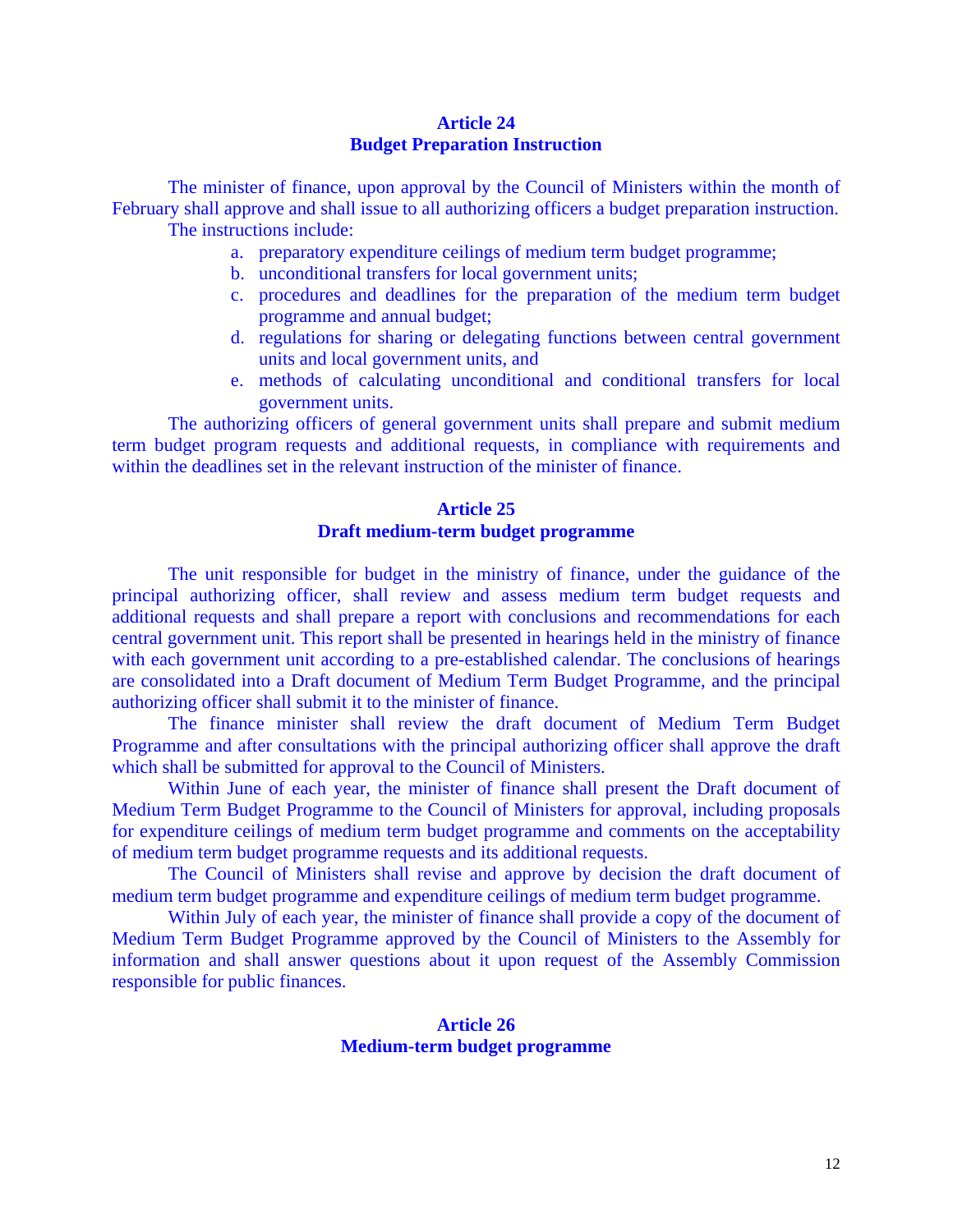Medium Term Budget Programme shall be drafted based on medium term budget programme Requests of the general government units, in compliance with the requirements and deadlines as set out in the respective instruction of the Minister of Finance.

Medium-term budget programme shall be accompanied by an annex which includes:

- a. the means of calculating and the amount of unconditional transfers to local government units.
- b. the amount and purpose of conditional transfers which the state budget provides for local government units, and
- c. means of calculating shared national taxes in the next three budget years.

 Medium Term Budget Programme may include provisions for a State Budget Reserve Fund to meet needs for unforeseen expenditures.

# **Article 27 Complementary budget preparation instruction**

 Upon approval by the Council of Ministers of the medium term budget programme final expenditure ceilings, the minister of finance shall issue a complementary budget preparation instruction within the  $10<sup>th</sup>$  of July to authorizing officers of the general government units.

The complementary budget preparation instruction shall include:

- a. the medium term budget programme final expenditure ceilings approved by a decision of the Council of Ministers.
- b. instructions for the revision of medium term budget programme requests, based on final medium term budget programme expenditure ceilings.

 The authorizing officer of a general government unit and central government special fund units shall submit revised medium term budget programme requests and additional requests with respective arguments to the principal authorizing officer by  $1<sup>st</sup>$  of September.

 Authorizing officers of local government units and their special funds units shall submit to the Chairman of the relevant council the draft budget for the following budget year within the deadlines set in the complimentary instruction.

The unit responsible for budget in the ministry of finance, under the guidance of the principal authorizing officer, shall analyze and evaluate the revised medium term budget requests and additional requests and shall prepare a report with conclusions and recommendations for each central government unit. This report shall be presented in hearings held in the ministry of finance with each central government unit according to a pre-established calendar. The conclusions of hearings shall be consolidated into the Revised Draft Medium Term Budget Programme by the principal authorizing officer who shall submit the revised document to the finance minister.

#### **Article 28 Revised medium-term budget programme**

Revised medium term budget programme is presented to the Council of Ministers by the minister of finance for approval, along with the annual state budget draft, only after completion of the revision of the medium term budget programme requests according to the complementary budget instruction.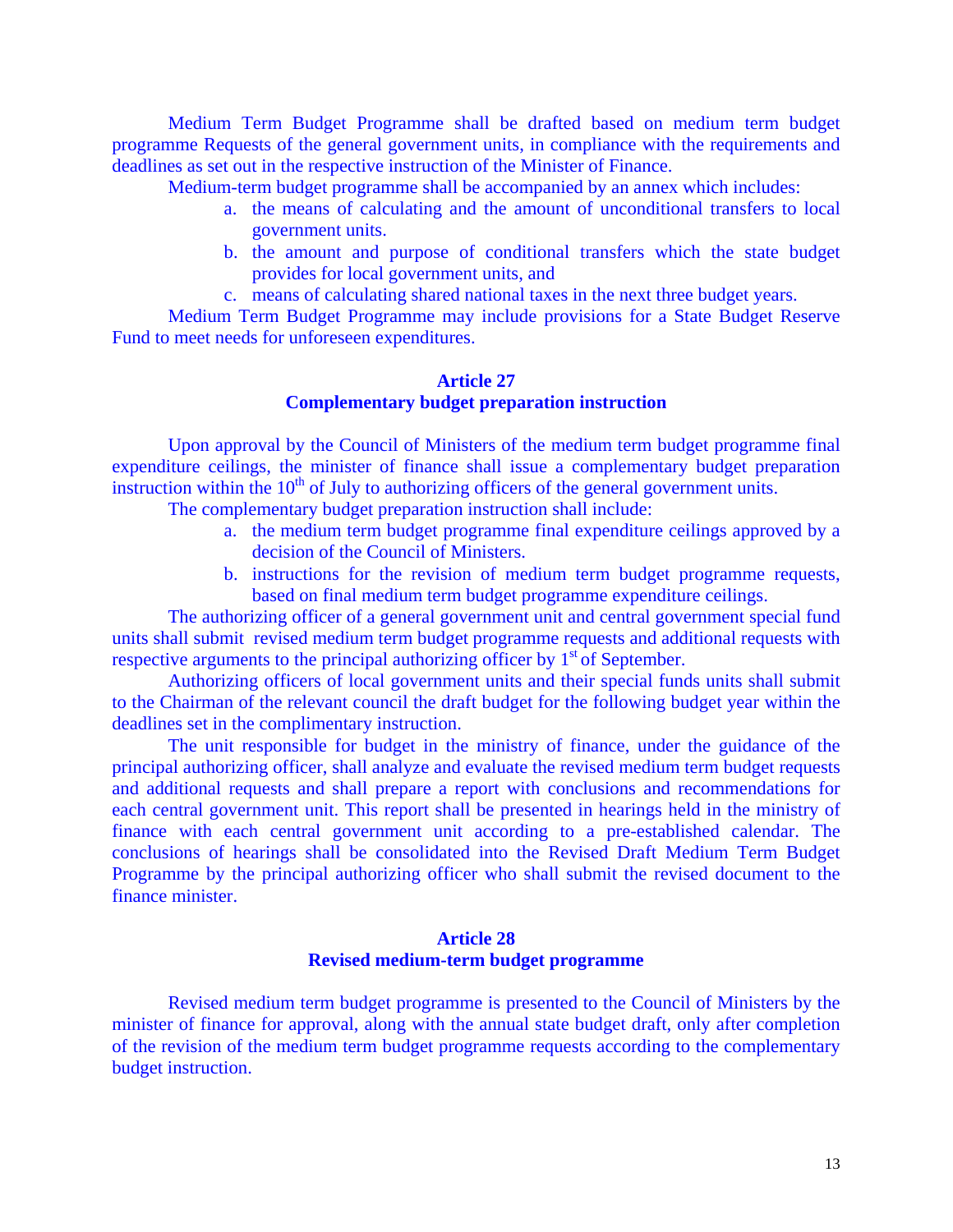Minister of finance shall submit for information to the National Assembly a copy of the revised medium term budget programme approved by the Council of Ministers.

# **Article 29 Draft annual budget**

 The principle authorizing officer shall prepare a draft annual budget, as part of the medium term budget programme, and shall present it to the minister of finance, who shall present it to the Council of Ministers together with the revised Medium Term Budget Programme as set in article 28 of this law.

For each central government unit, the draft annual budget shall include:

- a. the mission or goals of the central government units;
- b. a description of programs and activities of this unit;
- c. a presentation of programme policies, programme policy goals, programme policy objectives;
- d. policy standards that shall be achieved by each unit and each programme;
- e. an explanation of how each program's outputs contribute towards the achievement of the relevant policy objectives and goals;
- f. the actual indicators for the two previous budget years, budgetary funds planned for the current budget year, adjustments made by reallocations, approved requests for additional funds, and the distribution of the total amount of medium term budget programme expenditure ceilings by program for each of the next three budget years.
- g. capital expenditures, a list of capital projects for every programme should be submitted with:
	- 1. the full value of the contract,
	- 2. the value of the project financed up to the end of budgetary previous year,
	- 3. the value forecasted to be financed in the budget year
	- 4. the value of the project remaining to be financed in the following budget years, and sources of financing.
- h. an explanation on the goal and costs of quasi fiscal activities undertaken by the non general government units;
- i. a tax expenditures forecast.

Within 25<sup>th</sup> October, the Council of Ministers shall revise and approve by decision the Draft Annual Budget and the revised medium term budget programme.

 Within 10 days after the decision of the Council of Ministers of the annual budget and revised medium term budget programme, the principal authorizing officer shall inform each local government and each local government special fund unit for the transfers of the central government and for the share and amount of the shared national tax in the draft budget.

Within 1<sup>st</sup> November, the Prime Minister, on behalf of the Council of Ministers, submits the proposed annual Budget to the Assembly.

The Minister of finance shall provide a statement in the National Assembly commenting on: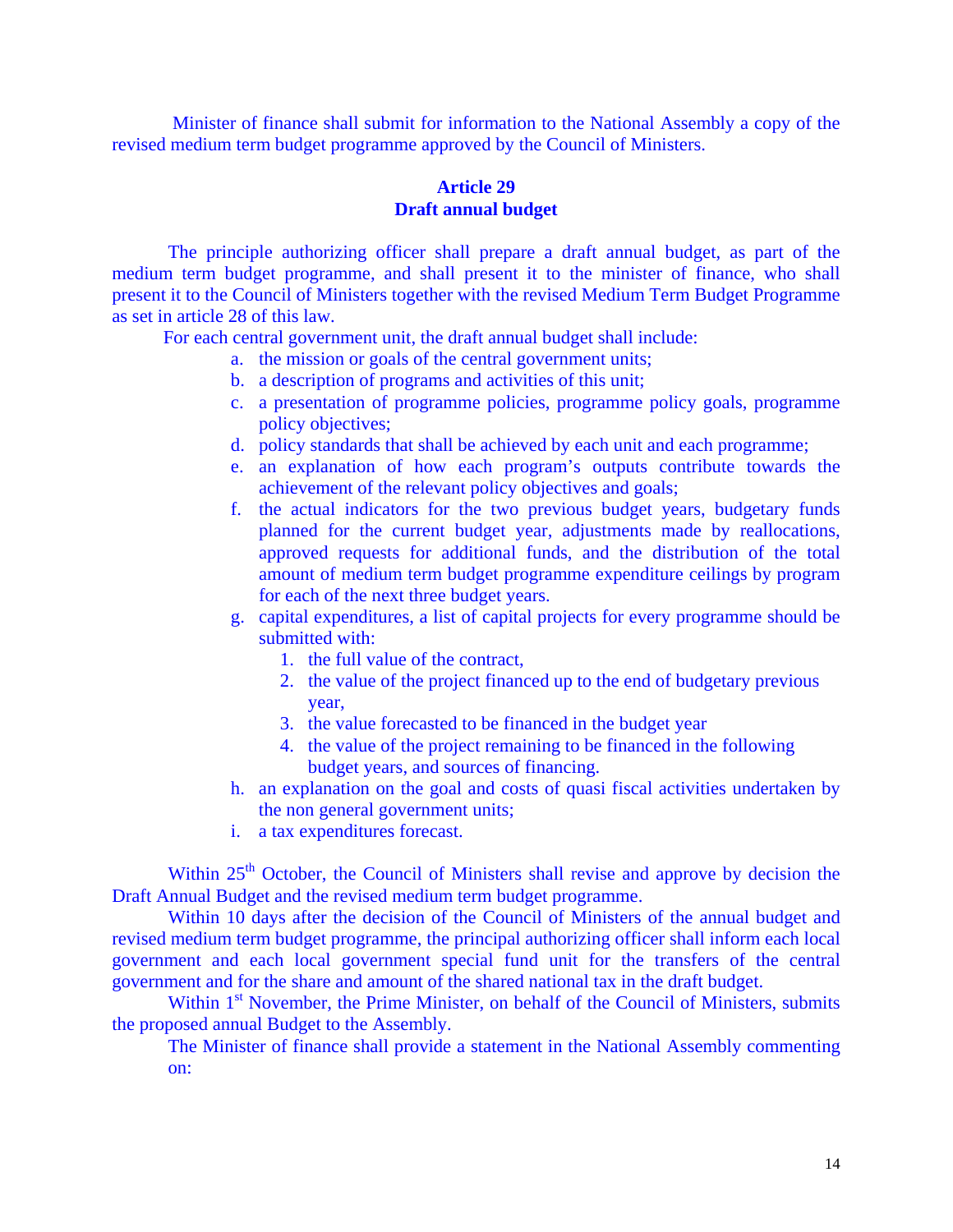- a. list of spending units according to the general government units to which they depend
- b. respecting and implementing correctly the principles described in article 4 of this law by the annual budget and the medium term budget programme;
- c. harmonization of debt stock and forecasts with the objectives of fiscal stability;
- d. fiscal risks and measures of protection;
- e. contingent liabilities of the general government and the probability of becoming liabilities in the following budget year.

### **Article 30 Approval of the annual state budget**

The annual state budget shall be approved within the  $31<sup>st</sup>$  of December at budget program level for each general government unit. Council of Ministers may propose annual state budget approval at a level more detailed than at program level in compliance with the principles as stated in article 4 of this law.

#### **Article 31**

#### **Publication of the annual budget and medium-term budget programme**

The annual budget law and all its components shall be published in the Official Gazette.

In January, after approval of the annual budget law by the National Assembly, the principal authorizing officer shall consolidate any changes in the final medium term budget programme document.

 Within February, the minister of finance shall publish the final medium term budget programme document.

# **Article 32 Preparation and approval of local budgets**

 Within the month of November of the budget year, the mayors, the chairmen of communes and regions, shall submit draft local budgets to their respective councils.

The council of local government, within December  $31<sup>st</sup>$ , shall approve a local budget on the basis of the forecasts of their own revenues and unconditional transfers as set out in the State Budget.

# **Article 33 Publishing of the local budgets**

 Budgets of Local Government units shall be published in the public announcements bulletin 15 days after the approval by the respective councils.

# **Article 34 Making the Annual Budget Law Effective**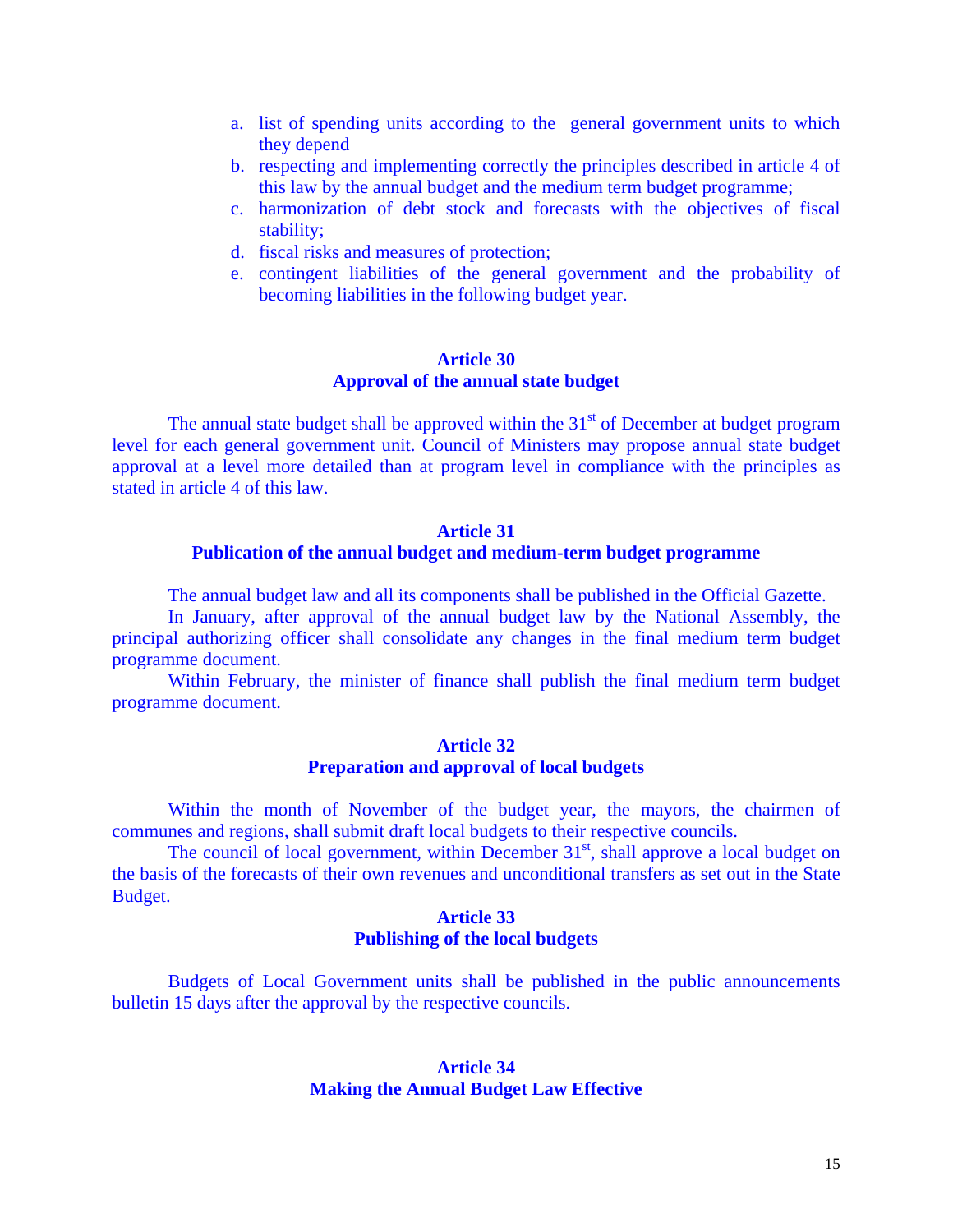If the annual budget is approved by the National Assembly within the budget year, but is not yet effective on January  $1<sup>st</sup>$  or if the remaining time is not sufficient to conclude the procedures for initiating budget execution on January  $1<sup>st</sup>$ , the minister of finance issues a special instruction which shall regulate the budget process up to when the annual budget law enters into force and the finalization of procedures for its implementation.

The special instruction ensures continuation of the delivery of goods and services, including the implementation of investment projects which have started in the previous budget year and which are forecasted to continue in the current budget year.

# **Article 35 Interim Budget**

 If the National Assembly does not approve the proposed budget by the day preceding the start of the budget year, the Council of Ministers shall authorize, by decision, before the first day of the beginning of the budget year, the implementation of an Interim Budget for the period from the first day of the budget year until the end of the third month of the budget year.

 Interim budget expenditures for each month and for each programme of each general government unit shall not exceed one twelfth of the actual expenses of the programme financed by the Budget in the previous budget year.

 If revenues collected by law are insufficient to cover the expenditures foreseen in the Interim Budget, the minister of finance may borrow each month up to one twelfth of the total amount borrowed to finance budgetary deficit in the previous budget year.

The proposed Interim Budget shall ensure:

- a. general government units to exercise their functions and responsibilities according to the law.
- b. continuation of the delivery of goods and services including the implementation of investment projects started in the previous budget year and which are foreseen to continue in the budget year.

#### **Article 36 Budget after interim budget period**

 The Prime Minister, during the period of interim budget, shall present the proposed Budget to the Assembly under expedited procedure so that its approval takes place until the last day of the Interim Budget period.

 In the event of non approval within the interim budget period, Council of Ministers, by a decision, shall authorize making the expenditures for each programme of each general government unit up to an amount that shall not exceed one twelfth of the actual expenses of the programme financed by the Budget in the previous budget year and for each month until the Assembly approves the proposed budget.

Paragraphs 3 and 4 of article 35 shall also be applied for the period after interim budget.

### **Article 37 Interim local budgets**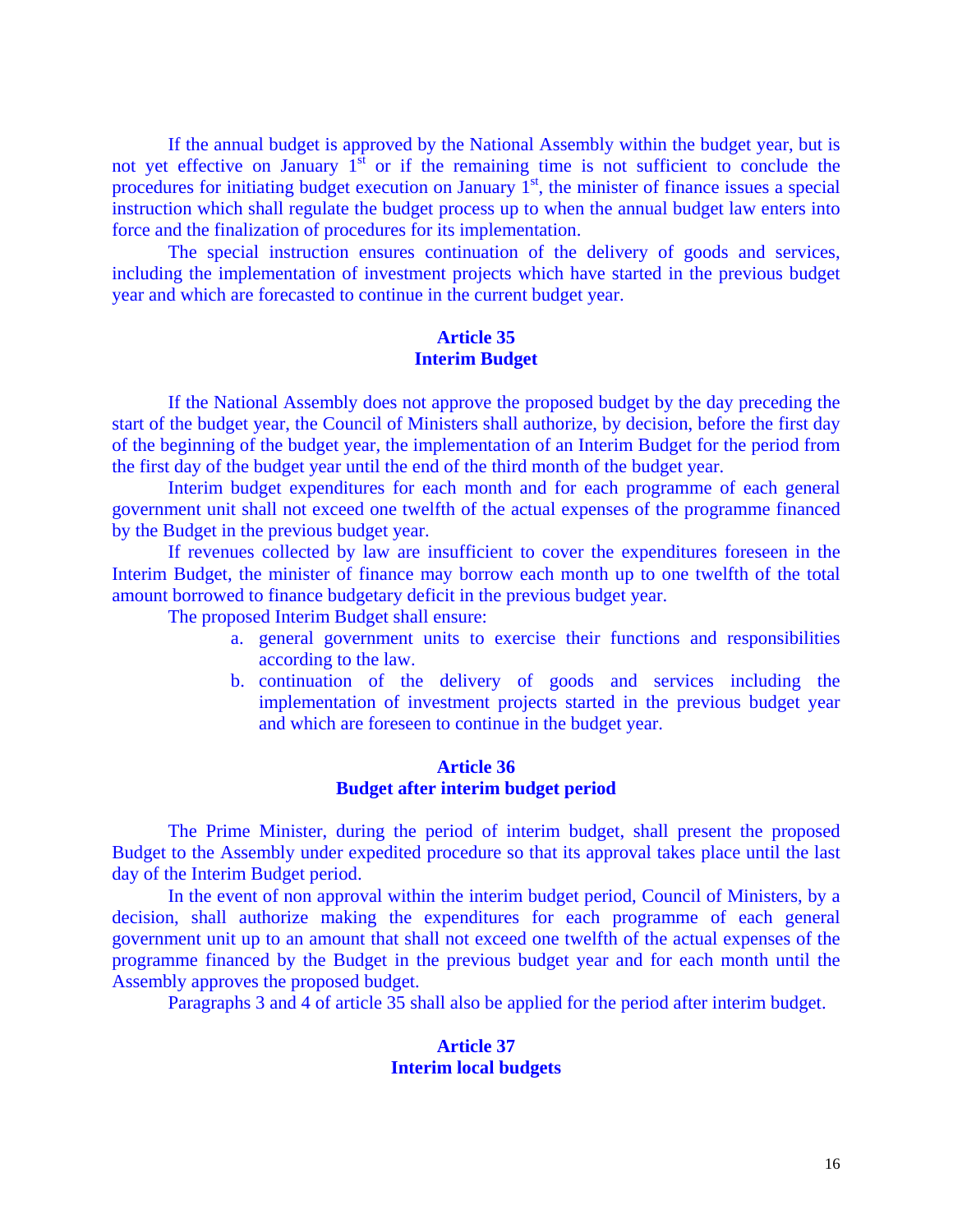If the council of local government units does not approve the proposed Local Budget by the first day of the budget year, the chairman of the respective local government council shall authorize expenditures each month up to one twelfth of the actual expenditures of the local government financed in the previous budget year to ensure delivery of goods and services, including the implementation of approved investment projects started in the previous budget year and that continue during the budget year.

# **CHAPTER V BUDGET IMPLEMENTATION**

# **Article 38 Budget Implementation Instruction**

The minister of finance shall issue budget implementation instructions in which rules, procedures and deadlines shall be established for authorizing and executive officers at all ranks during the budget implementation process. The instruction shall be in the format of a standard instruction or it shall be prepared and approved for each budget year. In those cases when the instructions are standard, a complementary instruction shall be approved each budget year in which rules, procedures and specific deadlines, or those deadlines that are not specified in the standard budget implementation instruction, shall be established. Instructions prepared for each budget year must be approved and shall enter into force before the beginning date of the budget year and not later than 10 days after entering into force of the annual budget law, when the annual budget law is approved late.

#### **Article 39**

#### **Collection and maintenance of public money**

 The approved revenues of the annual budget law consist of the minimum limit to be collected during the budget year.

 The general government units, responsible for revenue collection, are responsible for full collection of revenues within the deadline specified in the annual budget law.

 All the monetary assets collected by general government units shall be deposited, immediately after collection, to the treasury account in accordance with the rules and procedures defined in article 8 of this law. The same rules and procedures are also obligatory for the collection of revenues during the budget year, even if they have not been planned and approved in the state budget law or the decision of approval of the budget of the council of the local government unit.

 The Council of Ministers, with proposal of the minister of finance, regulates the relationships and procedures between the Ministry responsible for Finance and the general government units in regards to the approval, delivery and reporting of grants.

 Revenues deposited in the Treasury Account shall be recorded as revenues of the budget year in which they have been deposited.

 The local government revenues deposited in the treasury account as local taxes, national taxes and unconditional State Budget transfers unused during the budget year, shall be carried forward in the next budget year.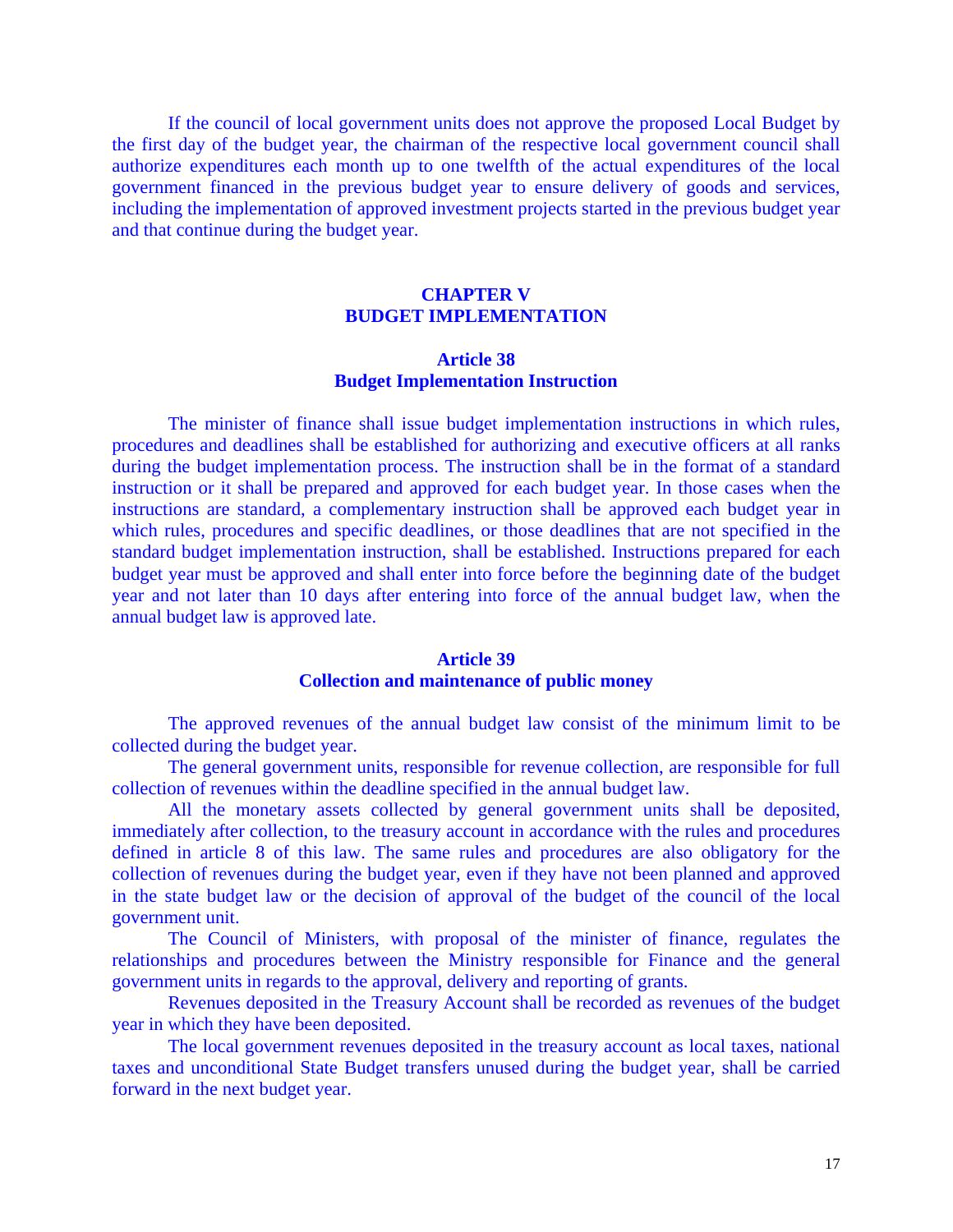### **Article 40 The right to make expenditures**

The approved funds, in the state budget law, for the central government consist of the upper limit of expenditures within which the Council of Ministers is authorized to undertake commitments and make expenditures. The Council of Ministers exercises this authority through the finance minister.

 The funds approved by the budget decision of the local government unit consist of the upper limit of expenditures within which the Chairman of the local government unit is authorized to undertake commitments and to make expenditures.

 As a rule, the authority to make expenditures within the limit of approved funds expires on the last day of the budget year, even if the one year or multi-year contract shall continue in the next budget year. For important multi-year contracts, the right to make expenditures shall continue beyond the end of the budget year, but not more than 3 years after the end of the budget year. Contracts and deadlines for the authority to make expenditures are set by specific dispositions on the annual state budget law for the following budget year.

 Expenditures made in the budget year, on the account of funds approved in the previous budget year, are recorded and reported separately from those expenditures on the account of funds approved in the budget year.

# **Article 41 Information on the approved funds by the National Assembly**

 Within five days after the annual budget law is decreed by the President, the minister of finance informs in writing the principle authorizing officer on the budgets approved by the Assembly for each general government unit.

 After being informed in writing by the minister of finance, the principal authorizing officer informs in writing the authorizing officers of each general government unit of the allocations approved by the Assembly in the state budget law and the revenues forecasted for each general government unit responsible for revenue collection.

#### **Article 42 Allocation of budgetary funds**

 The principal authorizing officer shall propose to the minister of finance the allocation of budget funds for each general government unit by program and by expenditure article, which may be less than the total of funds approved by the Assembly for those units and for periods less than one year.

 The allocation of budgetary funds shall be based on forecasts of inflows and commitments and shall ensure the efficient use of financial resources and fiscal macroeconomic stability.

 After approval of the minister of finance, the principal authorizing officer shall inform in writing the authorizing officers of each general government unit of budget allocations according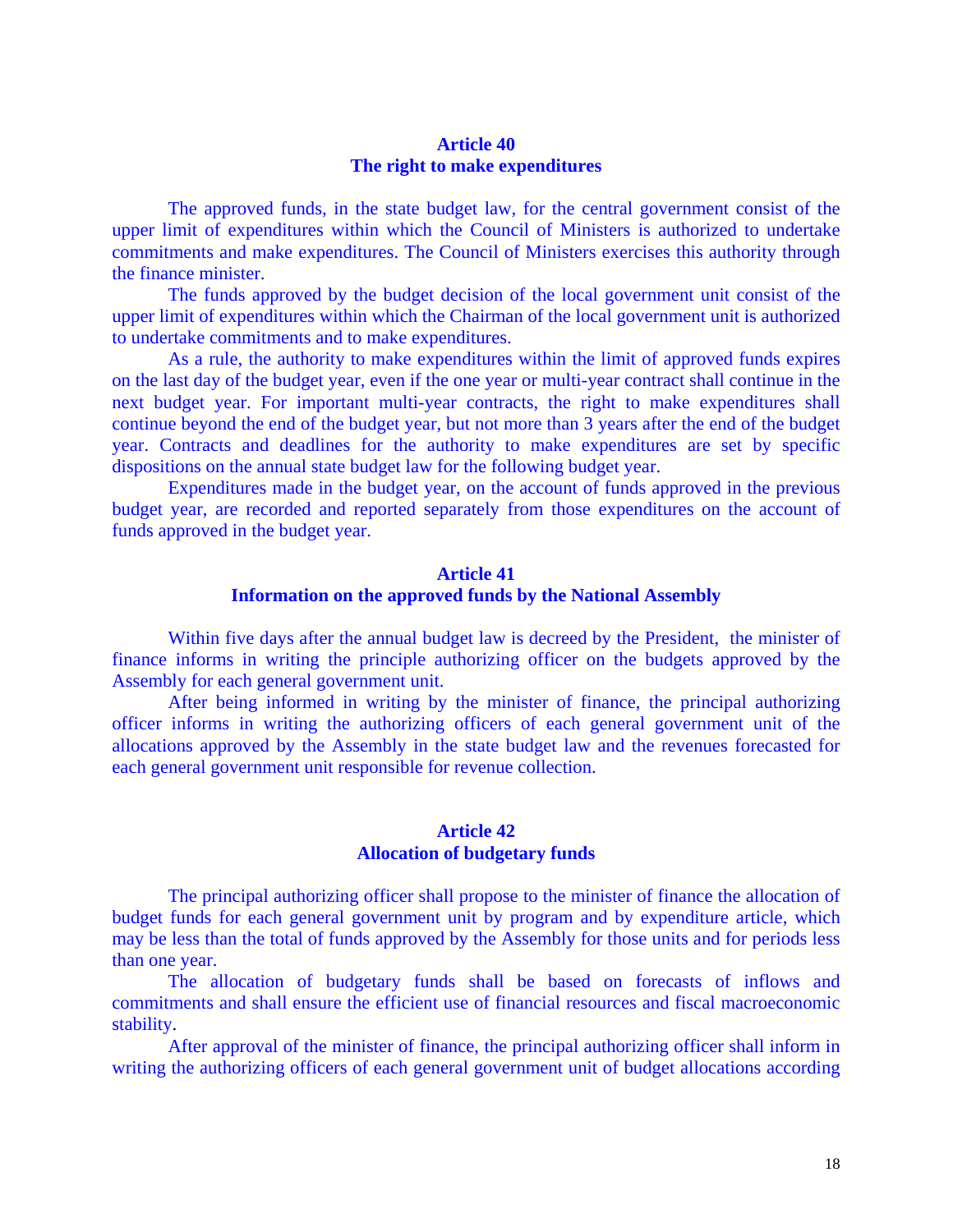to the budget classification, within 10 days of the decree of the annual budget law by the President.

At the same time, the principal authorizing officer shall inform local government units in writing regarding the budget allocations for the unconditional transfers within the deadlines set out in the budget implementation instruction of the minister of finance.

 The authority of the minister of finance to allocate budgetary funds and the special funds approved by the Assembly expires at the end of the budget year.

### **Article 43 Breakdown of the budgetary funds**

 Authorizing officers shall provide a breakdown of budgetary funds for the spending units of the general government in accordance with budget allocations approved by the finance minister and priorities of the general government units.

 Authorizing officers of each general government unit present to the principal authorizing officer a proposal on the budget breakdown by each spending unit, in accordance with the budget implementation instruction.

 The principal authorizing officer shall approve the breakdown of funds for each spending unit and shall be responsible for ensuring that the breakdown of budgetary funds is reflected on time in the Treasury System.

 The allocation of the approved funds for each spending unit authorizes the principal authorizing officer and the authorizing officers of general government units to undertake commitments and make payments within the time and quantity limits set.

# **Article 44 Budget reallocations**

The rights and limits for reallocations of funds previously allocated and broken down, when the budget has been approved at the program level by the Assembly according to article 30 of this law, are as follows:

For central government units:

- a. reallocation of funds between programs, within central government unit, and for various general government units, shall be approved by the Council of Ministers and shall not exceed 10% of the total fund approved for the program;
- b. reallocations of funds of investment projects within program of the central government unit shall be approved by the minister of finance;
- c. reallocations between current expenditure items within program shall be approved by the principal authorizing officer;
- d. reallocations within programme and current expenditure item, between various spending units shall be approved by the authorizing officer of the central government unit from which the spending unit is a subordinate body.

For the local government units:

a. reallocations between programs shall be approved by the Council of the local government unit;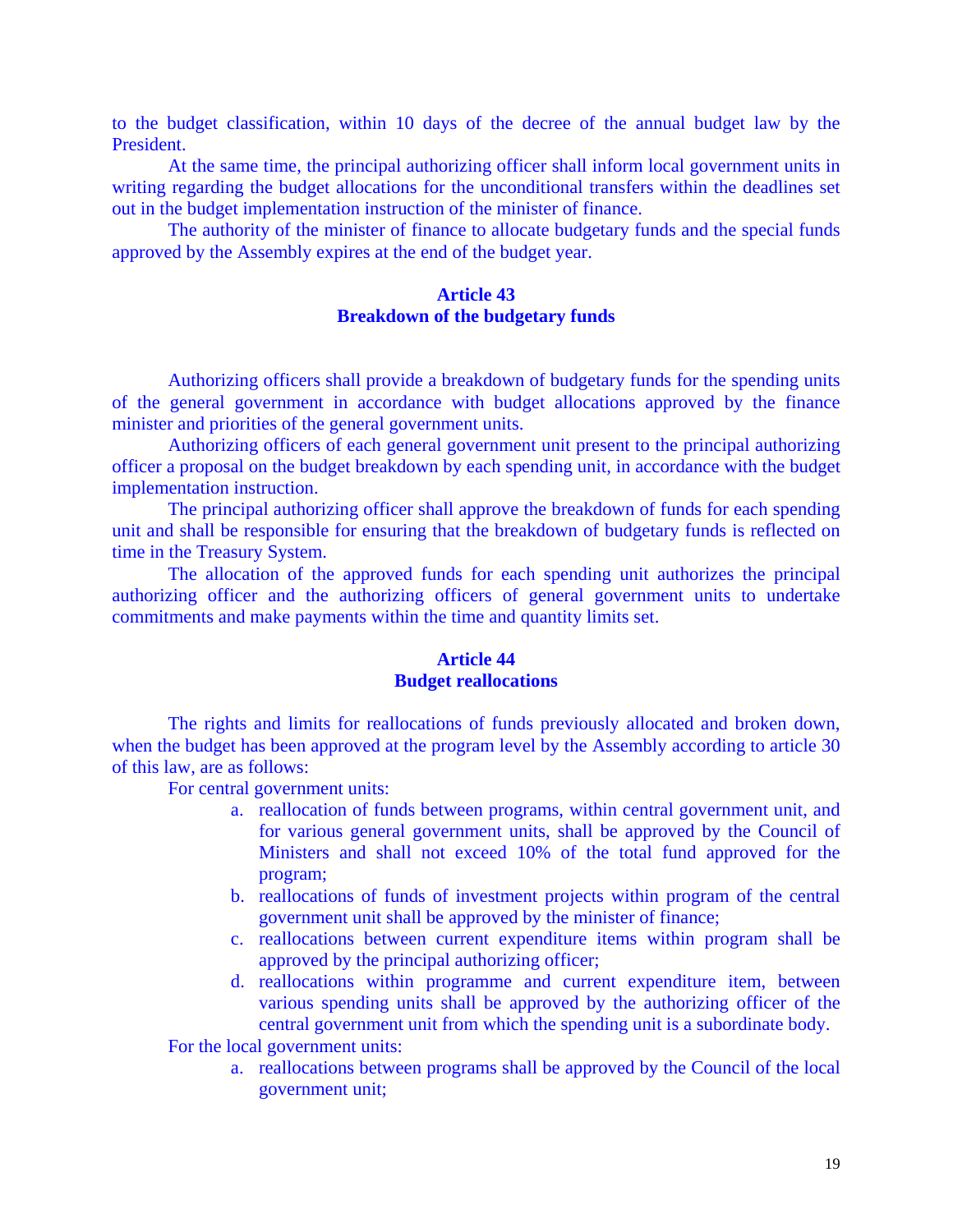- b. reallocations of capital projects shall be approved by the Chairman of the local government unit;
- c. reallocations between current expenditure items of the same program are approved by the chairman of the local government unit;
- d. reallocations within the same program and current expenditure item between various spending units, shall be approved by the authorizing officer of the local government unit from which the spending unit is a subordinate body.

The authorizing officers who request reallocations under the provisions of the first paragraph of this article, points a), b) dhe c) shall submit to the principal authorizing officer in writing:

- a. the reasons for reallocations
- b. amounts of reallocations and
- c. changes in the allocations of funds that are required from the reallocation of budgetary funds.

 For re-allocations made under the provisions of the first paragraph of this article, points c) and d), authorizing officers of central government units shall inform the principal authorizing officer by the end of the month in which the reallocation decision was made.

The authorizing officers who request reallocations under the provisions of the second paragraph of this article, points a) and b) shall inform the council of the local government units in writing of:

- a. the reasons for reallocations;
- b. amount of reallocations and
- c. changes in the allocations of funds that is required from the reallocation of the budgetary funds.

 The principal authorizing officer shall ensure that the approved reallocations under the provisions of the first paragraph of this article are reflected in the treasury system.

 Once the council of the local government unit has approved the reallocation, the authorizing officers of the local government unit shall formally inform the treasury system, which must reflect the changes on time.

In cases when the budget is approved by the Assembly at a level more detailed than a program level, according to articled 30 of this law, the rights and limits for fund reallocations shall be determined in the annual budget year.

#### **Article 45 Supplementary funds requests**

 Authorizing officers of central government units shall submit to the principle authorizing officer a supplementary fund request for expenses that were unforeseen at the time the budget was prepared and that cannot be postponed to the following budget year.

The authorizing officers of the local government units shall submit such requests to the respective council unit.

 The request for supplementary funds must provide the rationale for such requests by specifying:

> a. the reasons of why such expenditure could not be planned during the budget preparation process;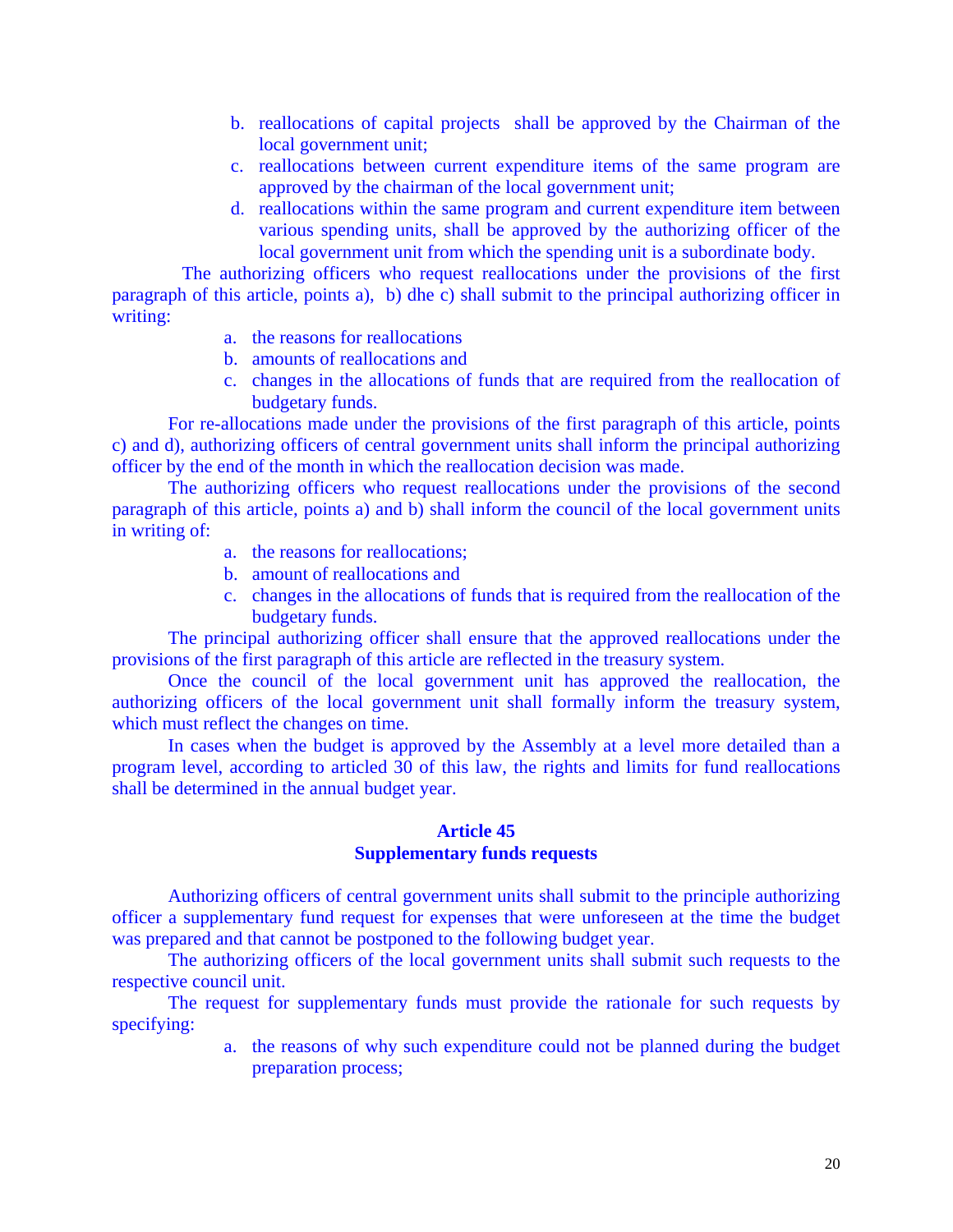- b. the outputs to be achieved by financed activities in the supplementary requests;
- c. how these outputs contribute to policy goals and policy objectives;
- d. what other approved budgetary funds should be reduced in order to provide the necessary funds and the consequences of such reduction on the achievement of other policy objectives.

 The principal authorizing officer shall analyze the supplementary funds requests of central government units and make recommendations to the minister of finance on whether to accept or refuse the requests.

In those cases when the supplementary fund request is in accordance with the rights and limits set in the first paragraph of article 44, their proposal and approval is done according to the specifications in this article.

If the supplementary budget request cannot be accepted in accordance with the rights and limits set in the first paragraph of article 44, then the minister of finance shall propose to the Council of Ministers its realization by using the State Budget the Reserve Fund.

 The minister of finance shall inform in writing, periodically, the Assembly on supplementary Budget Requests approved by the Council of Ministers, by using the State Budget Reserve Fund, and give answers to related questions by the Parliamentary Commission responsible for public finances upon the request of the Head of this commission.

 The authorizing officers of local government units shall analyze the supplementary requests of spending units and shall recommend to the chairman of council of the respective unit whether to accept it or refuse it.

If the supplementary funds request is accepted in accordance with the rights and limits set in the second paragraph of article 44, then their proposal and approval shall be done according to the specifications set in this article.

 If the supplementary budget request cannot be accepted in accordance with the rights and limits set in article 45, the chairman of the local government unit shall propose to the respective Council to fulfill it through the local government unit Reserve Fund.

# **Article 46 Budget Implementation Review**

In the month of June of each year, but no later than the submission of the Draft Medium Term Budget Programme to the Council of Ministers, the minister of finance shall submit to the Council of Ministers an analysis on the state budget implementation. This analysis shall include:

- a. an assessment of the macroeconomic situation and forecasts;
- b. comparison of approved and actual budget indicators, with explanations on differences;
- c. if necessary, proposals for decisions within the authority of the Council of Ministers determined by this law, and
- d. if necessary, a proposal for a change in the Annual Budget Law accompanied by the rationale of why the requested changes could not be forecasted in the proposed budget.

If the Council of Ministers decides to change the Annual Budget Law, the procedure for its amendment shall be the same as the procedures set in article 29 of this law for the approval of the proposed state budget.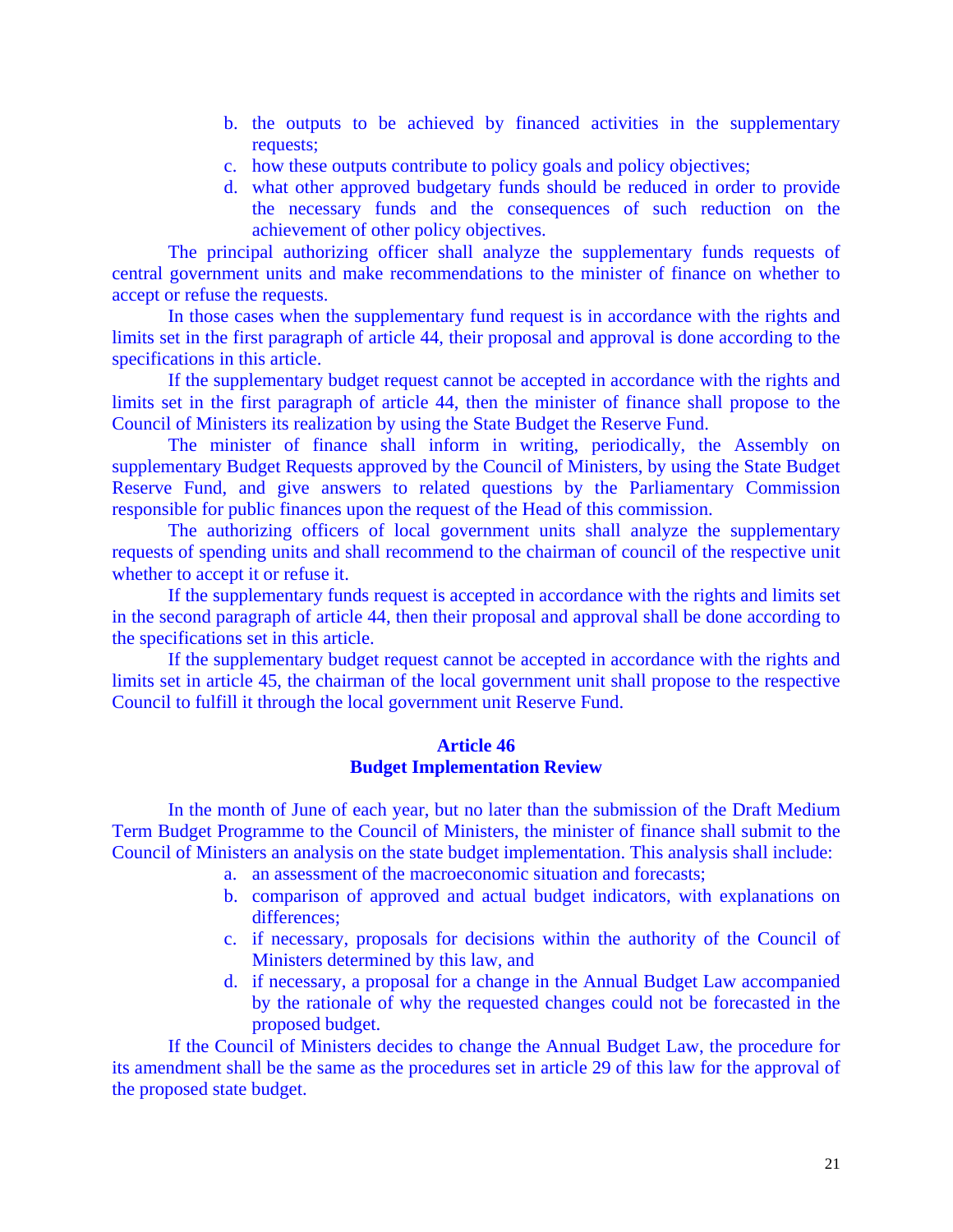If the approval of amendments does not occur within the month of July, then the proposal to change the Annual State Budget Law shall be voted with an expedited procedure.

#### **Article 47 Local Budget Implementation Review**

 The chairman of the local government unit shall conduct a complete analysis of the budget implementation within the month of june of each year, and, if necessary, respective proposals for changing the decision of the council of the local government unit which has approved the annual budget. The procedures for the analysis, approval and implementation of changes in the decision of the council of the local government unit shall be the same as those of the decision for approving the annual budget.

#### **Article 48 Deadline for Reallocation of Budgetary Funds**

 The right of general government units for reallocations of the approved annual budget funds is valid until November  $15<sup>th</sup>$  of the budget year.

# **Article 49 Cash Flow Plan**

 Each General Government Unit shall prepare a cash flow plan based on the approved budget funds for the budget year.

 The first draft of the cash flow plan shall be submitted to the Ministry of Finance with the draft annual budget and shall include:

- a. estimate of revenues to be collected and other inflows;
- b. plan of procurements and other forecasted commitments and,
- c. forecast of payments arising from commitments.

 After approval of the budget by the Council of Ministers, the central government units shall revise the cash flow plan, broken down in months or other periods of time as set out in the budget implementation instruction. The revised plan shall be deposited for revision and approval to the principal authorizing officer within 10 days after the decision of the Council of Ministers for the approval of the draft budget.

 The principal authorizing officer shall approve the cash flow plans of central government units as well as unconditional transfers to the local government units, instantly after the decree of the Annual Budget Law by the President. This approval shall be done based on the analysis of revised cash flow plans and must be in accordance with:

- a. annual limit of approved funds;
- b. government and Assembly policies as set out in the budget;
- c. the best financial practices, and
- d. the implications of cash management.

 The principal authorizing officer shall be responsible for the approved cash flow plans of the general government units to be reflected on time in the Treasury System.

 The treasury system checks commitments, expenditures and cash surpluses of the general government against the budget allocations and cash flow plans, and plans the short and long term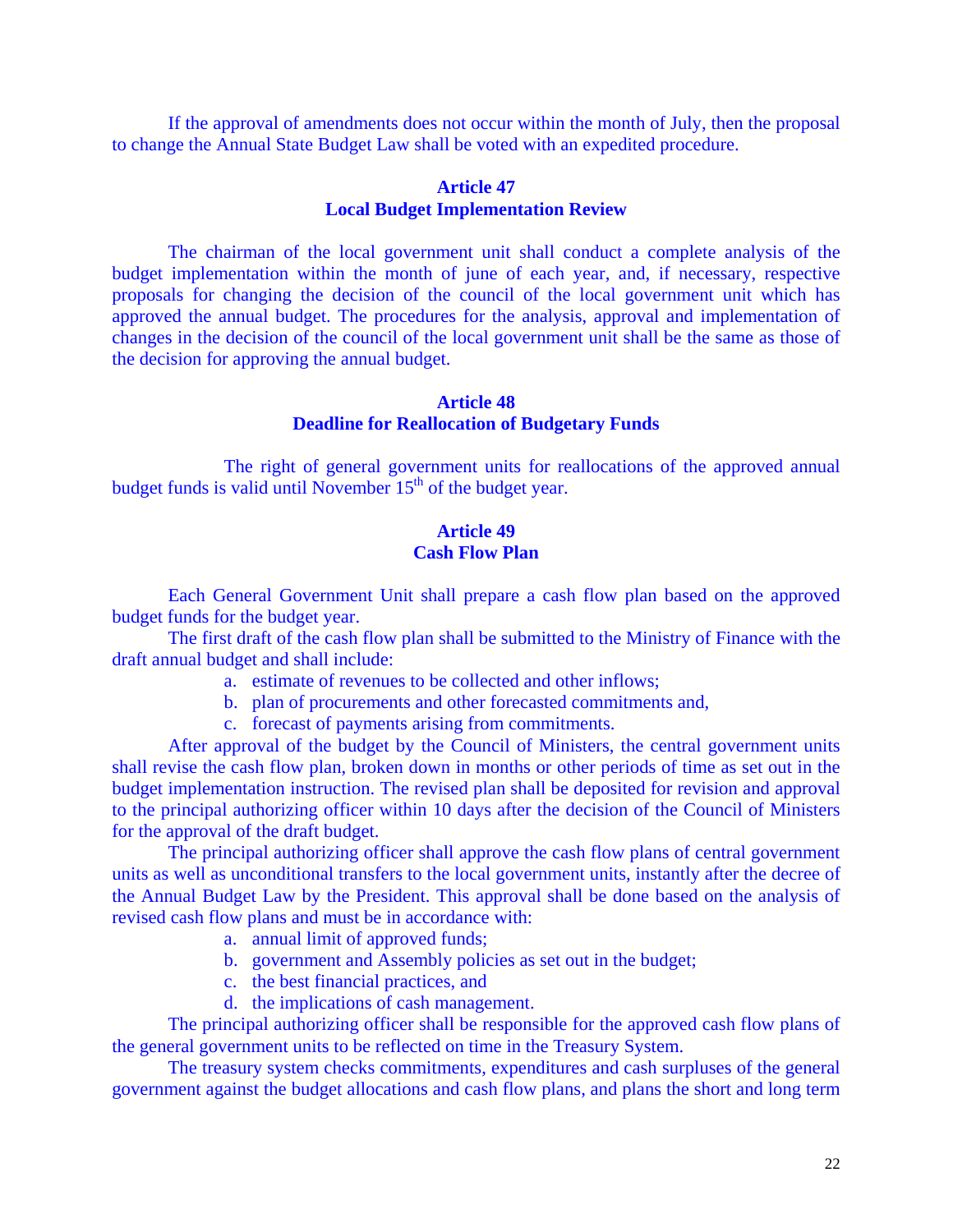borrowings in order to ensure the necessary cash balances to pay-off general government financial obligations.

 The principal authorizing officer shall revise the cash flow plan during the budget year with or without a proposal from the authorizing officers of other general government units, based on continuous monitoring of the execution of the cash flow plan and cash management policies.

 The authorizing officer shall be responsible to comply with the approved cash flow plan and provide justification for any revision or non-compliance in line with the criteria as set out in the budget implementation instruction.

# **Article 50 Budgetary commitments**

 The minister of finance shall issue instructions for all authorizing officers on procedures of recording the commitments.

 Authorizing officers of general government units shall maintain information on financial commitments, and shall not allow undertaking of any new commitment if that exceeds the limit of the budget appropriation.

 For expenditures financed by borrowing, as set out in the state budget law and budget decision of the local government unit council, the principal authorizing officer, shall ensure, through the treasury system, that no commitments and payments shall be made before the lender has transferred the funds in the treasury account.

 As an exception, principal authorizing officer have the right to make commitments or execute payments aligned with expected disbursements from signed loans only in the cases when their cancellation or postponement would result with severe consequences for achievement of government goals. Under these circumstances, commitments and payments are made in accordance with the cash balance of the treasury accounts and within the budget year and the approved annual deficit limit.

# **Article 51 Management of commitments**

 Monetary assets created from current year commitments and which are unpaid at the end of the budget year shall be carried forward in the next budget year according to the period established in the state budget law, with the exception of cases where the commitment is cancelled or made inactive, according to the criteria set out in the budget implementation instruction.

 Monetary assets related to previous year commitments which are cancelled during the budget year, shall be returned to the Single Treasury Account so they can be included in upcoming budget years.

 The cancelled commitments may be re-activated during the same budget year by the spending unit for the same purposes for which they have been budgeted, according to the first paragraph of article 43 of this law.

 Commitments made by spending units, which exceed planned budget funds in the annual budget law or in the council budget decision of local government unit or in conflict with this law or other laws, will not constitute general Government's financial obligation.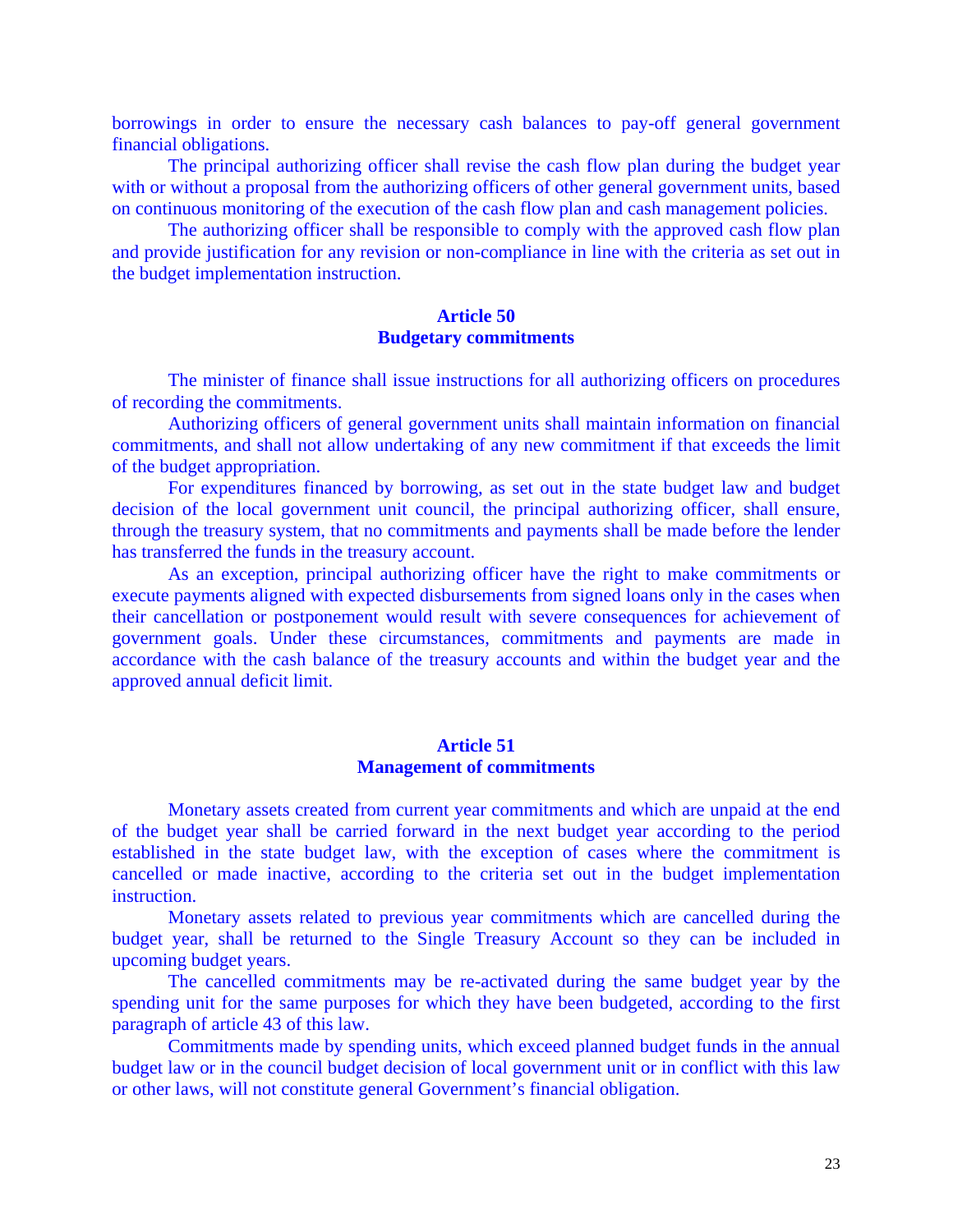If the authorizing officer of the general government unit undertakes commitments which exceed the budget funds or which are in conflict with this act or other legal bylaws, s/he shall be held responsible to pay off the obligation.

# **Article 52 Making Expenditures**

 The process and the responsibilities for authorizing and making public expenditures are established on law on public internal financial control.

 Expenditures of general government units shall be recognized based on full documentation which proves the occurrence of the expenditure, according to the law on public internal financial control.

 Expenditures shall be made only if they do not exceed the amount of funds committed for this reason.

 Expenditures resulting from previous years' commitments, in accordance with special dispositions of the state budget law, must be included in the budget of the coming year.

 Expenditures from the state budget and local budget must be made up to the end of the budget year.

 Beyond the deadline set in the previous paragraph, the commitments shall be paid with the funds approved in the budget of the coming year, with the exception of cases when the expenditures are made before the end of the previous budget year. In that case the payment shall be made up to the 31<sup>st</sup> of January of the coming budget year. This period shall be used to prepare the basic documentation and to make the payment.

# **Article 53 Expenditure Reimbursement**

 If during the budget year a general government unit accepts a reimbursement for an amount paid under the annual limit of allocated funds for the same budget year, the initial expenditure shall be reduced by the amount reimbursed.

 If during the budget year the general government unit accepts a reimbursement for an amount paid under the annual limit of the allocation of funds for the previous budget year, the reimbursement will be considered as an incoming cash flow of that budget year.

#### **Article 54 The execution of payments**

 All financial commitments and obligations of the general government units shall be paid only through the treasury accounts, through the treasury system, by persons authorized by the principal authorizing officer with a proposal of the authorizing officers of general government units.

Before the execution of payments, the treasury system checks:

- a. the existence of commitment
- b. basic documentation to prove that the service has occurred
- c. the existence of sufficient monetary funds to execute the payment.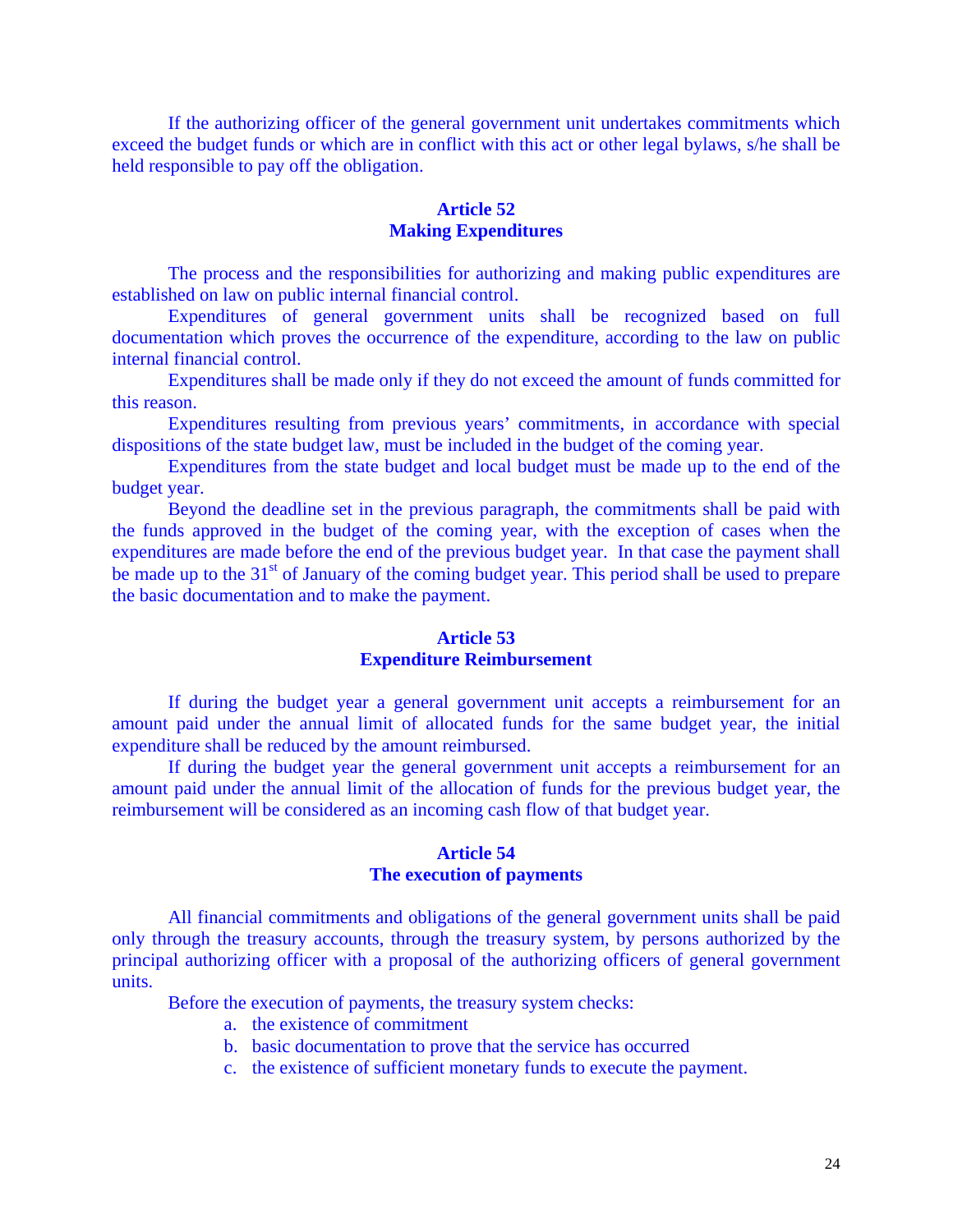All payments made during the budget year, regardless of the time the public expenditures are made, are registered as payments of the current budget year.

### **Article 55 Budget closure**

The annual budget is executed up to 31<sup>st</sup> December of the budget year.

# **Article 56**

# **Report for closing the accounts**

 The principal authorizing officer submits to the minister of finance a report on closing the budget accounts within the last day of February.

# **CHAPTER VI BORROWING AND GUARANTEES IN THE PUBLIC SECTOR**

# **Article 57 The authority to borrow**

 The Council of Ministers is the only authority at central level which has the right to borrow from international institutions, countries or juridical persons, in line with constitutional dispositions and laws in power, in order to finance capital investment projects. It is the only authority which gives state guarantees for borrowing. The National Assembly shall ratify international agreements that result in financial obligations.

 The minister of finance represents the Council of Ministers in agreements of international state borrowings and guarantees.

 The minister of finance is the only authority that has the right to borrow from physical and juridical persons within limits set out in the annual budget law.

 The minister of finance is the authority that issues debt instruments and negotiates the state loan agreements and state debt guarantees.

 The minister of finance reserves the rights to choose the types, characteristics and conditions of financial instruments. In cases of monetary implications, the Bank of Albania shall be asked an opinion beforehand.

 The council of the local government unit is the authority that has the right to borrow and issue guarantees for local borrowing, domestically and abroad.

The local government's long-term borrowing is subject to preliminary approval by the minister of finance in regard to its procedures, limits and effects.

# **Article 58 The limits of public borrowing**

 Public borrowing is composed of the state and local borrowing. The budget law shall set out the limits for:

- a. the new amount of state borrowing for the budget year
- b. total amount of state borrowing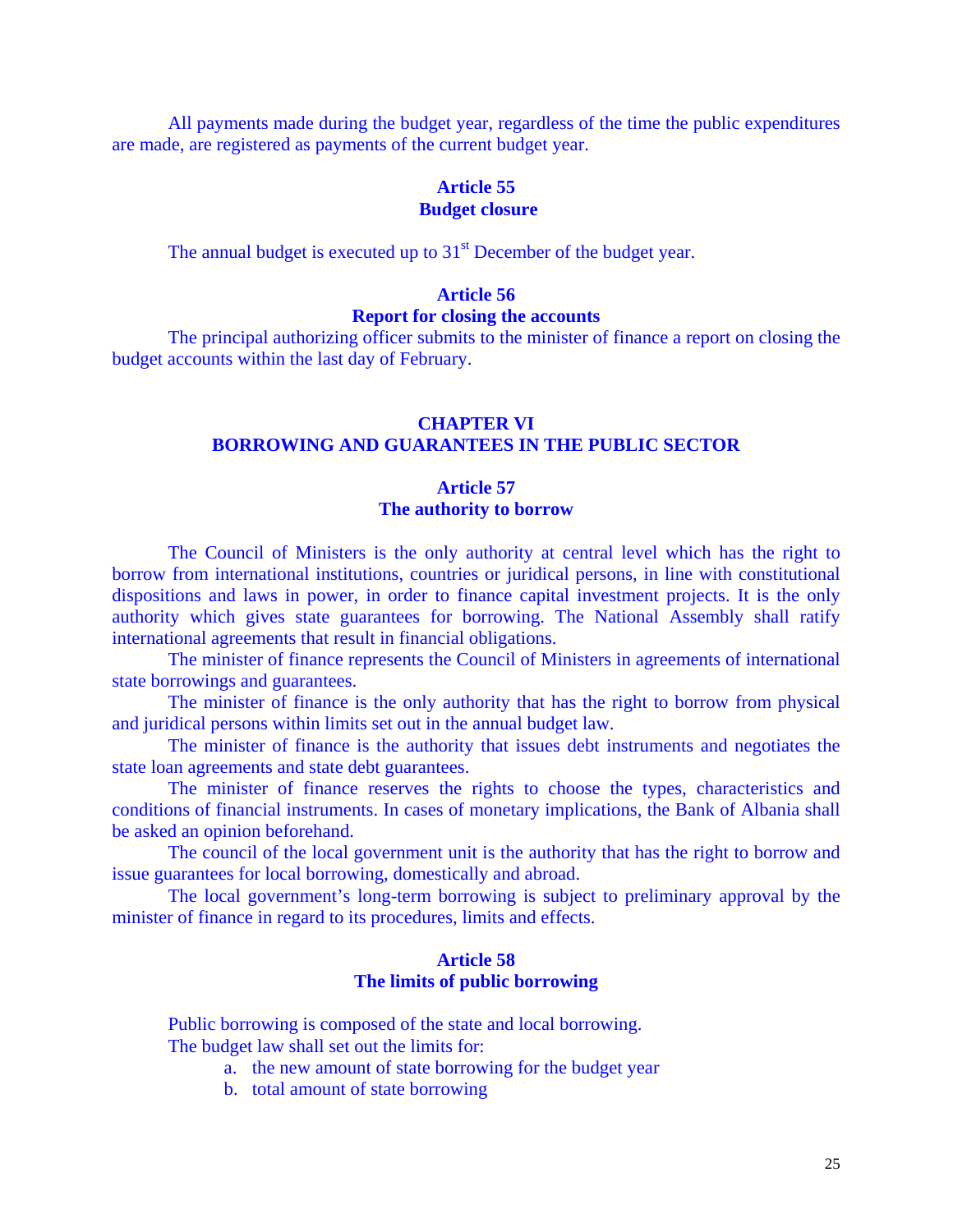- c. amount of new guarantees to be issued for the budget year
- d. total amount of guarantees.

Local government units borrow and issue guarantees when:

- a. The ratio of operational surplus, calculated as the difference of the overall operative revenues (from its own sources, shared taxes and unconditional transfers) with the unconditional operational expenditures of the local government unit, including debt service, and the debt service costs that is due to be paid annually for the long term loan, is not more than 1.4:1;
- b. The ratio of the debt stock to operational revenues from its own sources, shared taxes and unconditional transfers is not more than 1.3:1;
- c. the maximum annual limit of debt service to the local government unit's average fiscal revenues of the last three years does not exceed 20 percent.

The total public debt, including guarantees, should not exceed 60% of GDP.

# **Article 59 Management of debt data**

 The minister of finance is responsible for identifying, recording and managing all state borrowings and guarantees in the public debt register.

 The minister of finance is responsible for identifying the registering of all local government's borrowing and guarantees in the public debt registry. The minister of finance approves the reporting format and deadline of the public debt data from the local government units.

#### **Article 60 Debt service**

 For the purpose of debt service, each interest and principal amount concerning public debts and its guarantees shall be made through the unified treasury account.

 For the debt service needs, the necessary liquidities shall be planned to pay off the obligations in accordance with the contracted conditions and deadlines for such obligations.

# **CHAPTER VII ACCOUNTING OF THE BUDGET SYSTEM**

# **Article 61 Accounting standards and procedures**

 The minister of finance is responsible for the establishment of an obligatory accounting system for all general government units, in accordance with internationally accepted accounting standards.

 The minister of finance shall determine the respective general government unit and spending units that shall be obliged to keep the accounting and to report according to specified standards.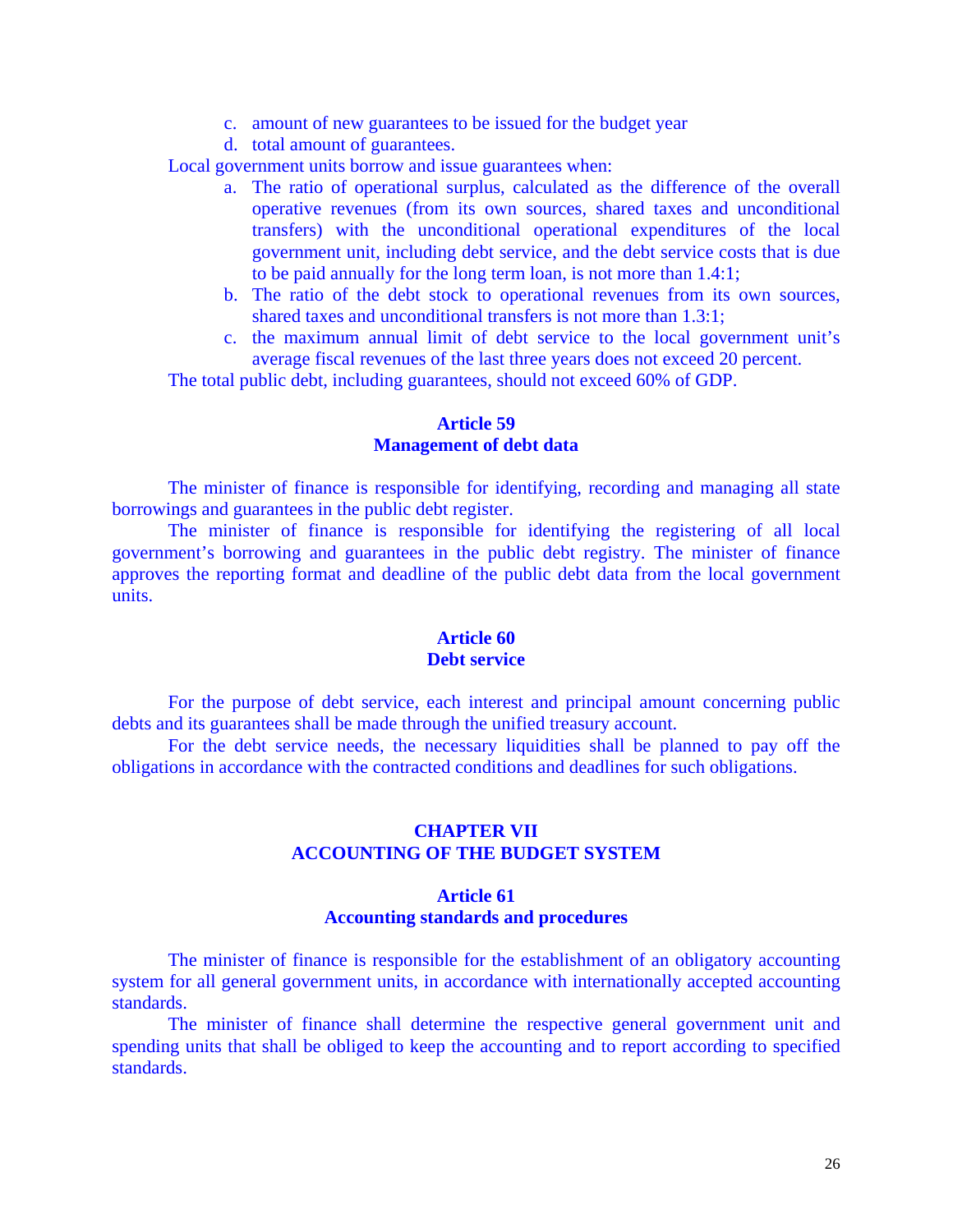The treasury system keeps the state accounting and it is part of public accounting. It is responsible for keeping the state accounts and for the preparation of periodic and annual budget implementation reports.

 The accounting and reporting in the public sector is regulated by a special law and the minister of finance shall issue instructions on accounting standards and procedures for general government units.

 The principal authorizing officer and authorizing officers of the general government units are responsible for the functioning of the accounting system in line with this law, its bylaws and instructions of the minister of finance.

For the purpose of this law, the method of expenditures and revenues consists in:

- a. the recognition of the current and capital expenditures of the budgetary year at the moment when they occur, regardless of the payment date.
- b. the recognition of the tax revenues, not-tax revenues, including also the revenues from the sale of assets, at the moment of their receipt.

# **Article 62 Preparation of the annual budget accounts**

 The minister of finance shall issue for all authorizing officers of central government units, local government units and special funds' units, instructions for closing the budget year and publication of financial statements.

 The authorizing officers of general government units, at the end of the year, shall submit financial reports to the treasury system in accordance with the instructions of the principal authorizing officer, for the purposes of preparing the annual financial statements of the general government.

 The authorizing officers of the general government units shall complete and confirm with the principal authorizing officer the annual budget statements within the  $31<sup>st</sup>$  of March.

 The minister of finance shall submit, within May, to the Council of Ministers for approval, the annual consolidated budget implementation report, with information on the achievement of objectives, status of internal financial management control and internal audit. A copy of the annual consolidated budget implementation report shall be sent to the High State Control, which audits the budget annual accounts.

# **Article 63**

### **The approval of the annual consolidated budget implementation report**

 Within the month of June, the Council of Ministers shall submit to the National Assembly the consolidated annual budget implementation report, including:

- a. annual consolidated accounts for the state financial transactions;
- b. report on the annual budget implementation against approved funds;
- c. report on the public debt and its composition;
- d. report on the use of the reserve and contingency fund
- e. information on achievement of objectives, status of financial management and internal control, and internal audit.

 The annual consolidated budget implementation report approved in the National Assembly is published in the Official Gazette before the end of October of each year.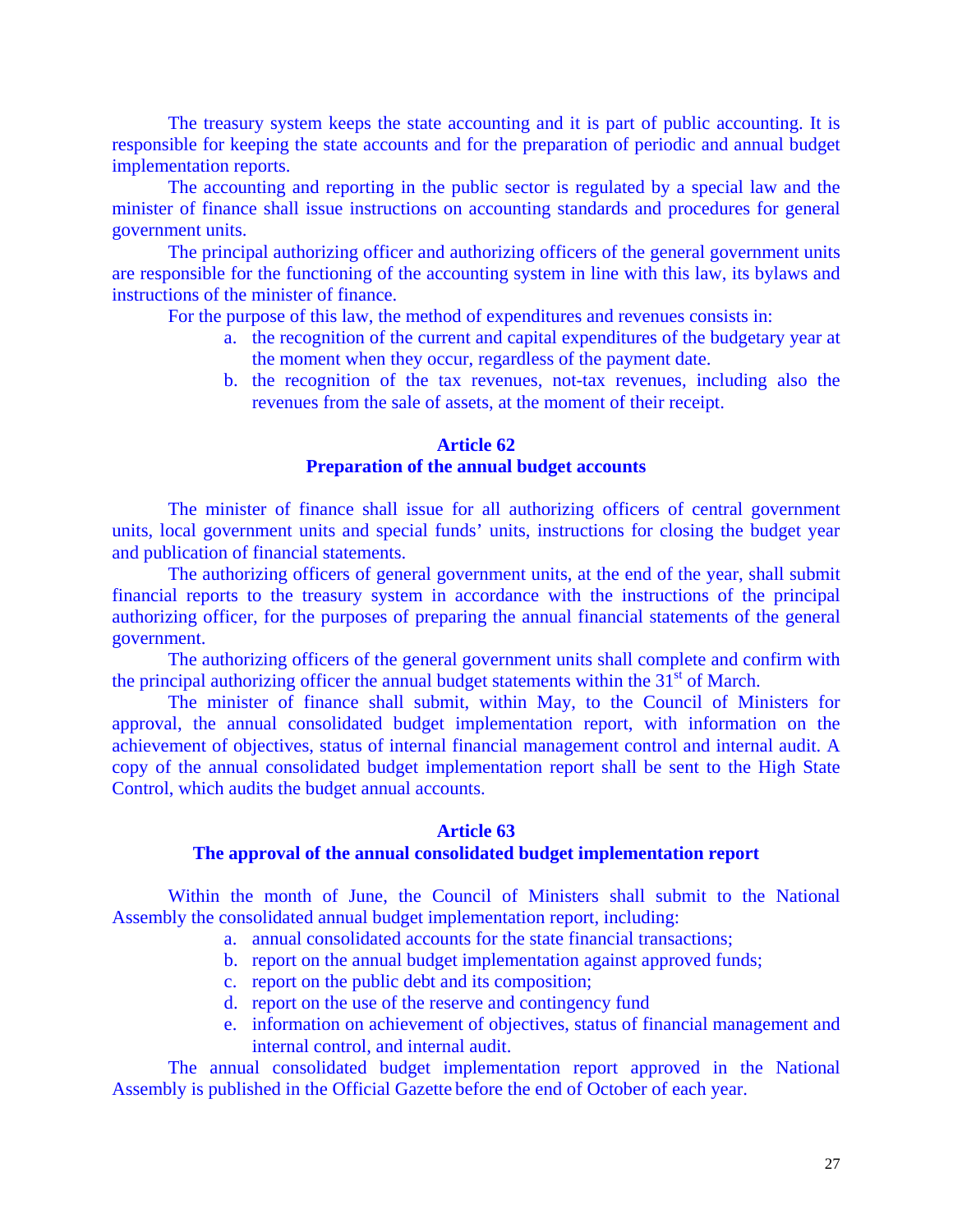# **Article 64 Archiving financial data**

 Authorizing officer of general government units is responsible for saving and archiving the financial documents in line with the dispositions of the laws in force.

 The minister of finance issues instructions to ensure implementation of dispositions of laws in force in regard of saving and archiving the financial data.

# **CHAPTER VIII MONITORING, AUDITING OF THE BUDGETARY SYSTEM AND INSPECTION**

# **Article 65 Monitoring**

 Authorizing officers of general government units shall submit to the principal authorizing officer, whenever required but not less than four times per year, the Budget Execution and Monitoring Reports in regard to the financial performance, outputs and objectives achieved for each programme as specified in the first year of the final medium term budget programme document. For local government units these reports shall be submitted to its respective council.

The format, content and deadlines for submitting the monitoring reports are specified in the state budget execution instruction of the minister of finance.

 The minister of finance shall submit the budget implementation and monitoring reports for information to the Council of Ministers as well as to the Assembly, one month after the reporting date.

 The Chairman of the local government units shall submit, for information, a copy of the budget implementation and monitoring reports to the respective Local Government Council.

 The budget implementation and monitoring reports are published by the principal authorizing officer in the official web site of the Ministry of Finance according to the deadlines defined by the minister of finance.

#### **Article 66 Public internal financial control**

 The minister of finance is responsible for introducing the system of public internal financial control for all general government units, including:

- a. a financial management and control system
- b. independent decentralized function of the internal audit
- c. the central harmonization units in the ministry of finance for harmonizing and coordinating the implementation and functioning of financial management and control systems, and internal audit.

 All general government units are responsible for establishing a sound financial management and control system and an independent internal audit function.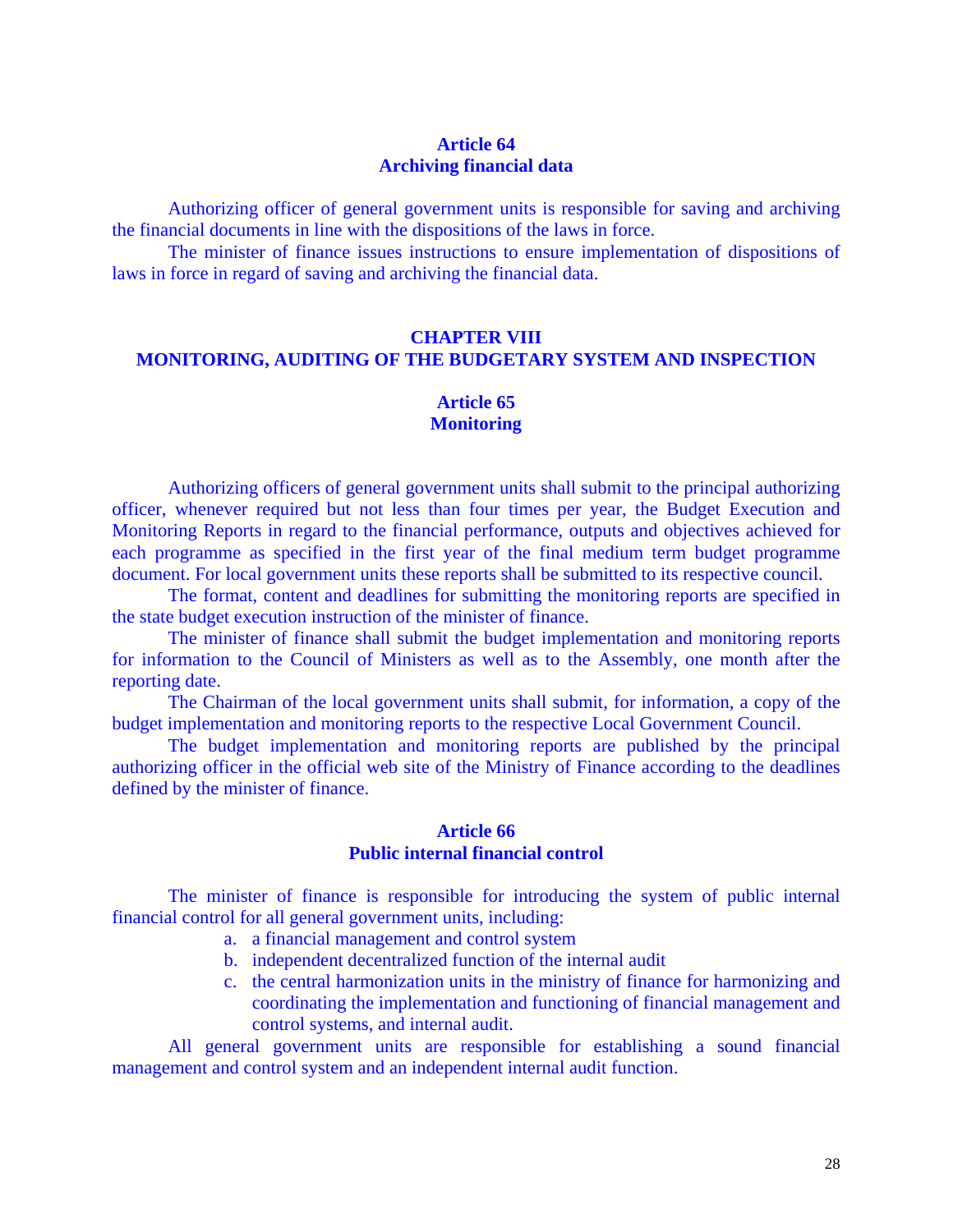The central harmonization unit for internal financial management and control, and the central harmonization unit for the internal audit shall be established in the Ministry of Finance. These units shall report to the Minister of Finance.

The minister of finance shall submit, each year, a report to the Council of Ministers and the High State Control on the implementation and functioning of the Financial and Management Control systems and Internal Audit function in the general government units, including important findings and recommendation of the Internal Audit.

#### **Article 67 Financial management and control**

Financial and management control determines the managerial accountability for budget planning, execution and control, accounting and reporting in order to achieve objectives and to avoid waste, misuse, and misappropriation of property.

The financial management and control in the public sector is regulated by a special law.

# **Article 68 Internal audit**

 The internal audit as a tool of the authorizing officers of general government units, ensures in a reasonable way that public resources available to the general government unit:

- a. are spent, documented and reported based on a quick and reliable information,
- b. have fully contributed to achieving the policy goals and objectives,
- c. have been used in an economic, efficient and effective way,
- d. have not been stolen, misused or wasted.

 All general government units and commercial companies where the state owns more than 50 percent of the capital which receive public funds, regardless of the form of organization, are subject to the internal audit.

 The decentralized internal auditing unit of each general government unit reports directly to the authorizing officer, and is functionally and organizationally independent in carrying out its auditing function. This unit is not part of the operational structures.

The internal audit in the public sector is regulated by a special law.

#### **Article 69 Financial inspection**

 The principal authorizing officer has the right to inspect at any time all financial systems and documents of:

- a. any general government unit;
- b. any public corporation, not-for profit public organization, joint powers authority that is controlled, financed, provided with financial guarantees by a general government unit, or in which a general government unit directly or indirectly owns or controls an equity stake which gives the owner the right to control;
- c. any recipient of funds from the budget, or based on an international agreements in respect to those funds.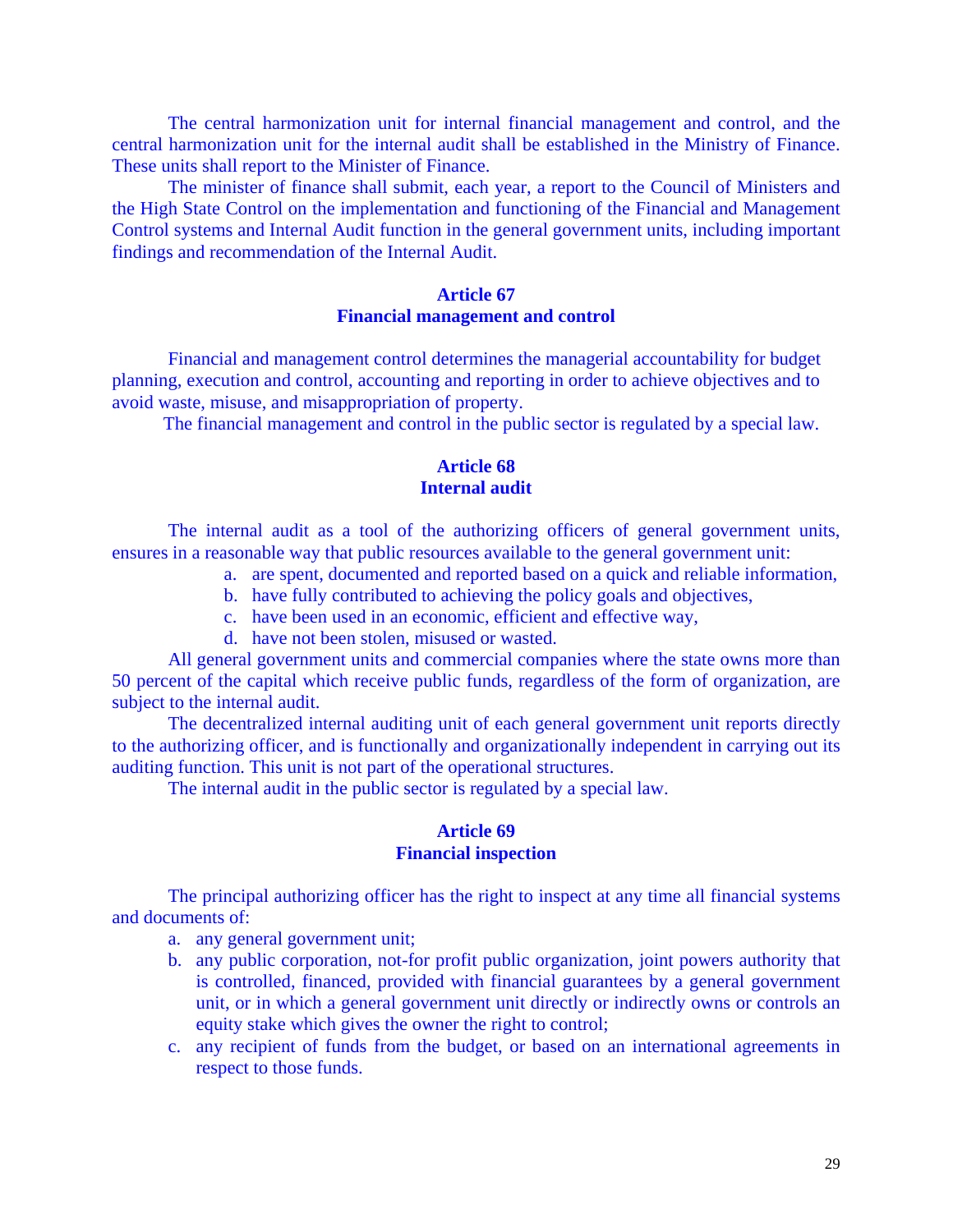In order to initiate a financial inspection, the principal authorizing officer shall take into account:

- a. information, complaints and other evidence of violations of financial management procedures issued by the minister of finance;
- b. financial management and control reports
- c. internal auditing reports
- d. High State Control reports
- e. requests of the minister of finance
- f. requests of the authorizing officers
- g. requests of the general prosecutor

Financial inspections in the public sector are regulated by a special law.

 Financial inspections are performed by one or more professionally qualified financial experts appointed on an ad hoc basis by the minister of finance, in compliance with the specified qualifications in the law for financial inspections.

 The financial inspection cannot constrain, impede, or hinder the functions of the High State Control.

 The principal authorizing officer provides a copy of all financial inspection reports to the minister of finance and High State Control. The principal authorizing officer may provide a copy of all financial inspection reports to other structures responsible for law enforcement.

## **Article 70 External auditing**

 General government units are subject, with no restriction, to external audit exercised by the High State Control.

### **CHAPTER IX VIOLATIONS AND PENALTIES**

# **Article 71 Administrative violations**

 Any violation of the provisions foreseen in this law, if not a criminal act, is considered an administrative violation and is penalized by fine as follows:

- a. when the authorizing officer and/or executing officer of a spending unit of the general government unit uses public money for purposes which are not approved, is penalized by the principal authorizing officer with a fine varying from 5-7 monthly salaries;
- b. when the authorizing officer of a spending unit of the general government unit makes commitments in absence of available funds in violation of article 50, s/he is penalized by the principal authorizing officer with a fine of 7 monthly salaries;
- c. when the authorizing officer and/or executing officer for a spending unit of the general government unit or a treasury officer allows to exceed the budget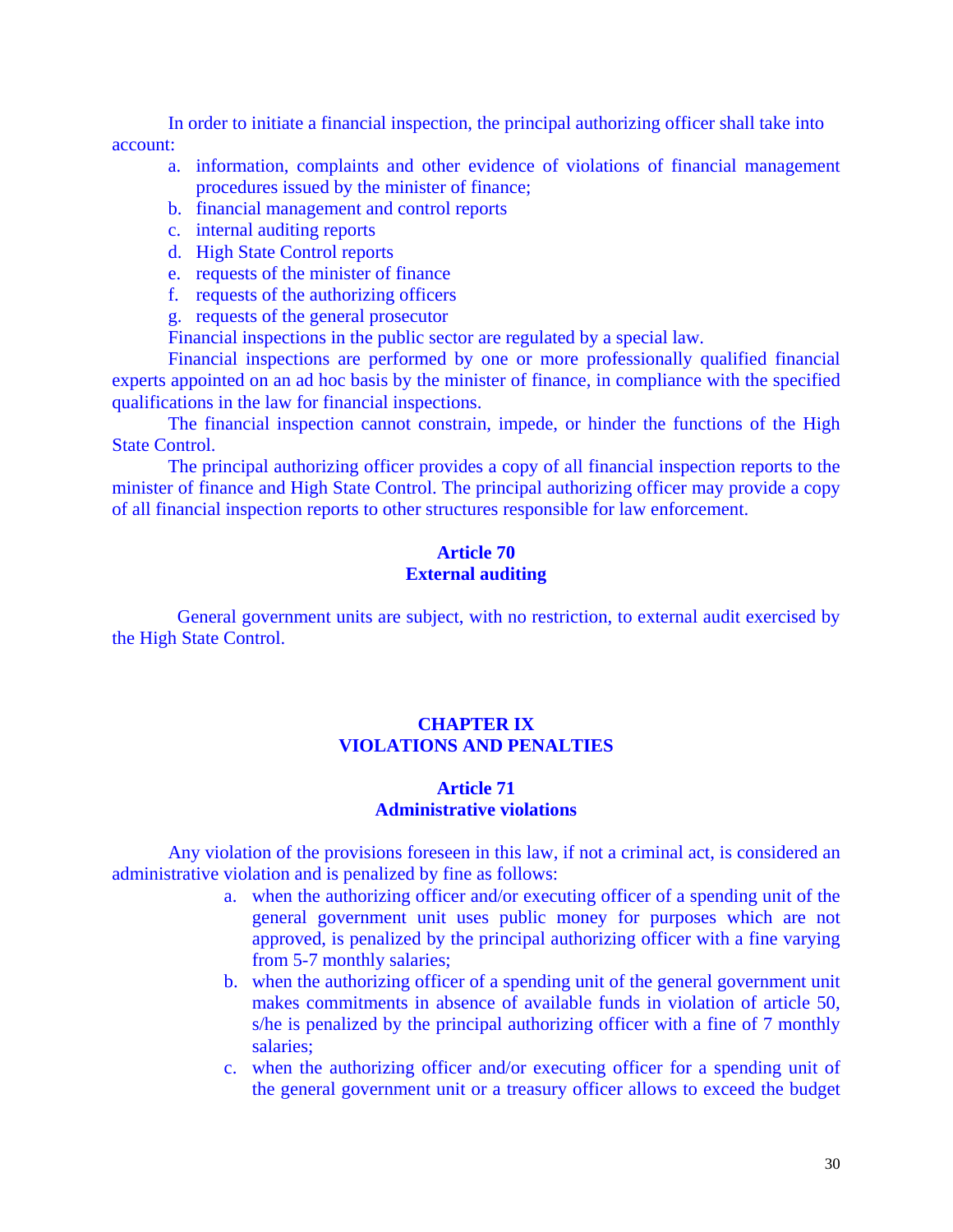allocation in violation of article 42, or when executes payments which exceed funds committed in violation of article 54, is penalized by the principal authorizing officer with a fine varying from 3-7 monthly salaries.

- d. when the authorizing officer of a local government unit borrows or issues guaranties in violation of article 58 paragraph 2, s/he is penalized by the principal authorizing officer with a fine varying from 5-7 monthly salaries
- e. when the authorizing officer of the general government unit does not submit on time and according to the specification of articles 24 and 27, the medium term budget programme requests and additional requests, s/he is penalized by the principal authorizing officer with an administrative measure or a fine varying from 1-3 monthly salaries.
- f. when the executing officer does not comply with the cash budget in violation of article 49, last paragraph, s/he is penalized by the principal authorizing officer with an administrative measure or with a fine varying from 1-3 monthly salaries.
- g. when the authorizing officer and/or executing officer of general government units do not meet the obligations on closing the budget year and preparing the annual accounts in violation to article 62, they are penalized by the principal authorizing officer with administrative measure or fine varying from 1-3 monthly salaries.
- h. when the executing officer of the general government unit enters a new record into the accounting system in absence of the justifying legal documentation for the economic transactions and events, s/he is penalized by the principal authorizing officer with administrative measure or fine varying from 1-3 monthly salaries.

# **Article 72 Appealing the decisions**

Decisions of the Principal Authorizing Officer that impose penalties for a violation are appealed to the Minister of Finances within the deadlines established in the Administrative Procedures Code.

 The Minister of Finance decision can be appealed to the court according to the Administrative Procedures Code.

# **CHAPTER X FINAL AND TRANSITORY DISPOSITIONS**

# **Article 73 The preparation of bylaws**

The council of Ministers shall be responsible for issuing bylaws based on articles 25, 28, 29, 35, 36, 39 and 63 according to the deadlines set in this law.

 The Minister of Finance shall be responsible for issuing bylaws based on articles 24, 27, 34, 38, 61, 62 and 64 according to the deadlines set in this law.